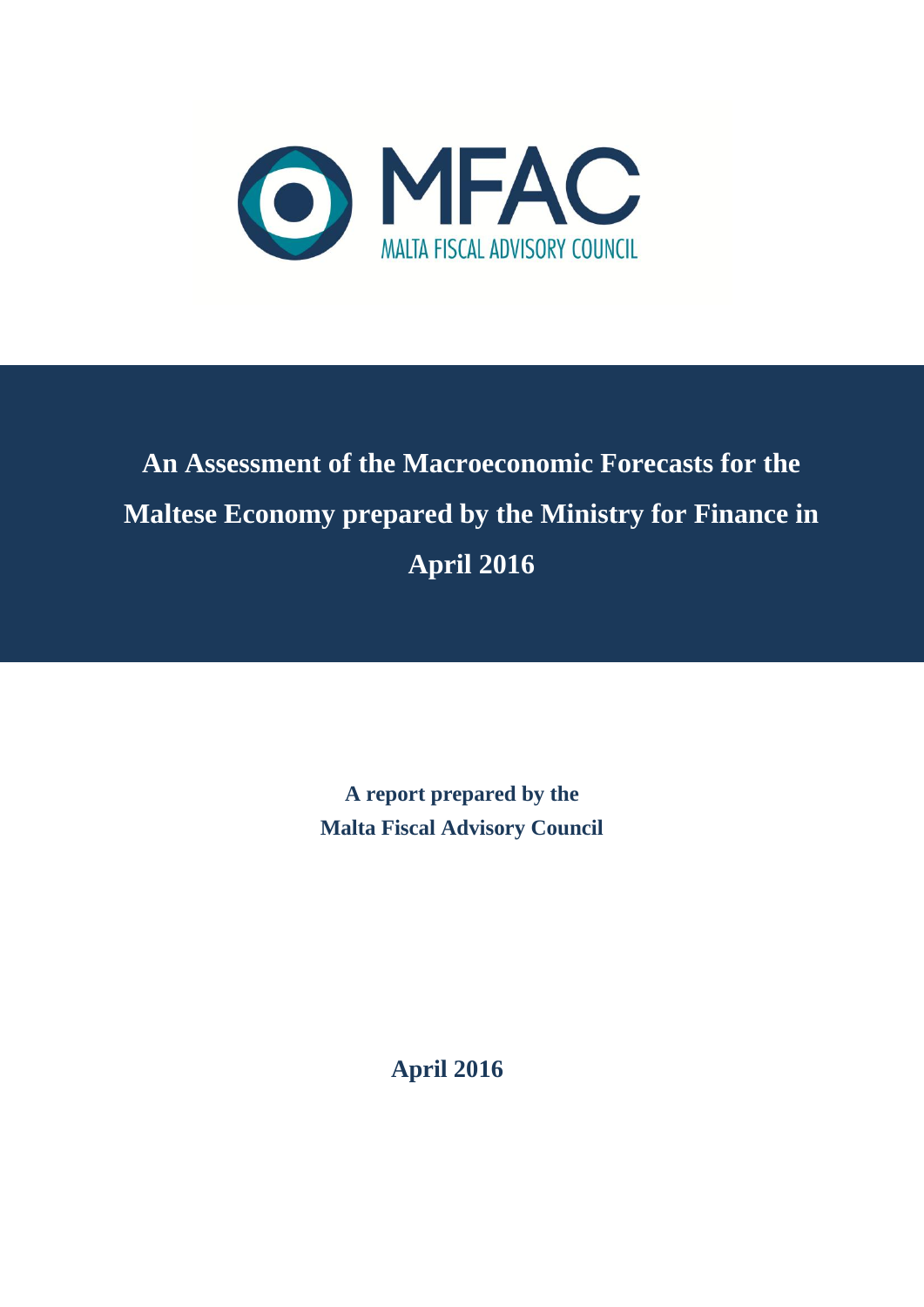

Pope Pius V Street Valletta VLT 1041, Malta<br>T: +356 2247 9200 Fax: +356 2122 1620 info.mfac@gov.mt www.mfac.gov.mt

29 April 2016

The Hon Prof Edward Scicluna B.A. (Hons) Econ, M.A. (Toronto), Ph.D (Toronto), D.S.S (Oxon) MP Minister for Finance Maison Demandols South Street Valletta VLT 2000

Dear Minister

#### **LETTER OF TRANSMITTAL**

In terms of article 13 of the Fiscal Responsibility Act, 2014 (Cap 534), I have the honour to transmit a report by the Malta Fiscal Advisory Council (MFAC) on the assessment of the macroeconomic forecasts for the Maltese economy prepared in April 2016 by the Ministry for Finance within the Update of Stability Programme 2016 – 2019.

On the basis of the latest available information, the MFAC considers the real GDP growth forecasts for the years  $2016 - 2019$ , respectively at 4.2%, 3.1%, 2.9% and 2.4%, to be achievable, also when considering the 6.3% real growth registered in 2015. These projections are within a relatively close range to those published by the Central Bank of Malta in its latest Annual Report and the Winter Forecasts of the European Commission. The series of macroeconomic forecasts underpinning the Update of Stability programme 2016 – 2019 are overall deemed to be within the endorseable range of the MFAC.

The MFAC notes that the forecasting methodologies adopted by the Economic Policy Department are based on sound econometric techniques and the equations underpinning the modelling structure have undergone a number of improvements to reflect the latest trends observed from published data. The international exogenous assumptions continued to be based on reputable and latest available sources, while fiscal assumptions were based on the direct input of the Budget Office. The MFAC also acknowledges the effort exerted by the Ministry's officials in order to ensure greater internal consistency between the macroeconomic and fiscal forecasts. Overall, the MFAC considers the macroeconomic forecasting performance of the current models to be reasonable.

The MFAC notes that the sources of real GDP growth presented in the Update of Stability Programme are expected to fluctuate throughout the forecast horizon, with domestic demand being the main driver for growth in all years apart from 2018, where net exports are expected to be the main source of growth. The economic outlook is conditioned by the projected profile for gross fixed capital formation, which in turn is driven by a number of projects which are expected to take place during the forecast horizon. In this respect, the MFAC positively notes the rigorous approach adopted by the Economic Policy Department in compiling adequate background information to support this outlook, including extensive consultations with a broad range of key stakeholders in the economy. The MFAC views favourably this approach, particularly in view of the volatile nature of the investment and external sector components.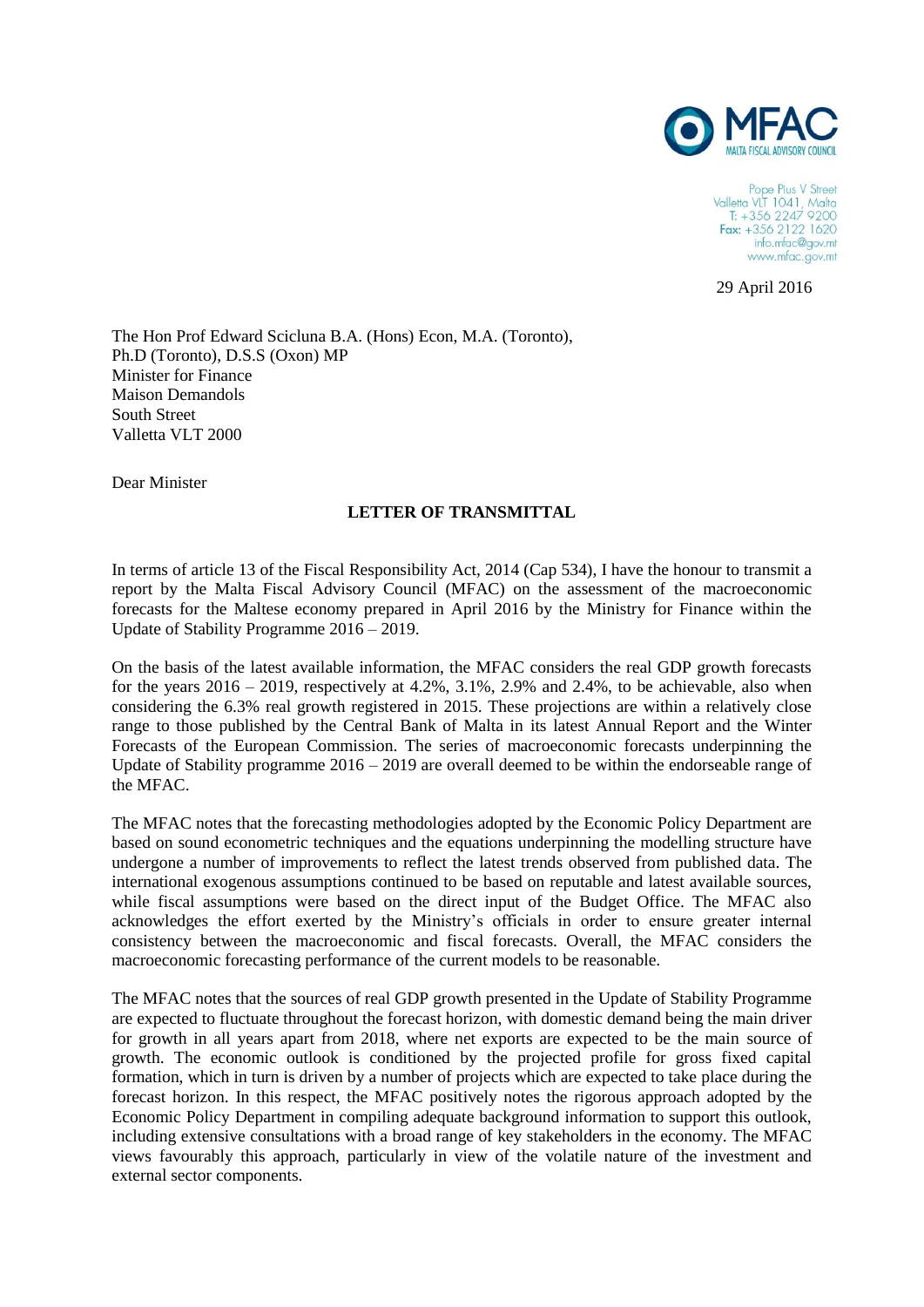

A certain element of downside risk, nonetheless, remains, especially for the outer forecast years, as the expected gross fixed capital formation is highly dependent on the extent to which a number of private and public investment projects will materialize as projected.

An element of downside risk may also exist in the case of export growth, particularly in the outer forecast years, as this outlook is conditioned by the assumption that the euro retains its relatively competitive exchange rate and by the positive assumed performance of Malta's main trading partners against a background of ever changing international economic conditions.

With regards to private consumption expenditure, this is expected to expand further but decelerate from the high growth registered in 2015. The MFAC considers this profile to be plausible, when evaluated against the recent positive labour market developments, characterised by employment growth and low unemployment rates, a scenario which is likely to continue prevailing throughout the forecast horizon.

The MFAC also notes that the forecasted path for general government final consumption expenditure reflects the latest information available to the Ministry. However, in order to independently evaluate the likelihood of its trajectory, the MFAC would have found it useful to obtain more detailed breakdown of government expenditure components at the time the endorsement of macroeconomic forecasts was being carried out.

As regards the deflator forecasts, the MFAC observes that although the GDP deflator has remained consistent between forecast rounds, significant revisions have been carried out within almost all the deflators forecasted by the MFIN. It is the MFAC's opinion that whilst one recognises the difficulty in accurately forecasting deflators, more effort should be made to ensure a better quality and reliability of these estimates in the light of the considerable impact such deflators can have within the context of analysing the performance of the economy in real terms.

Finally, the MFAC would like to express satisfaction at the constructive dialogue held with the parties involved in the preparation of these forecasts and the collaboration extended by Ministry officials. However, it would like to invite the Ministry to consider ways how to better align the modus operandi to the timelines and requirements envisaged by the European Semester, and in particular, to allow more sufficient time for the MFAC to scrutinise the macroeconomic forecasts and offer feedback as part of the endorsement process.

Yours sincerely

Leur Jelite

Rene Saliba Chairman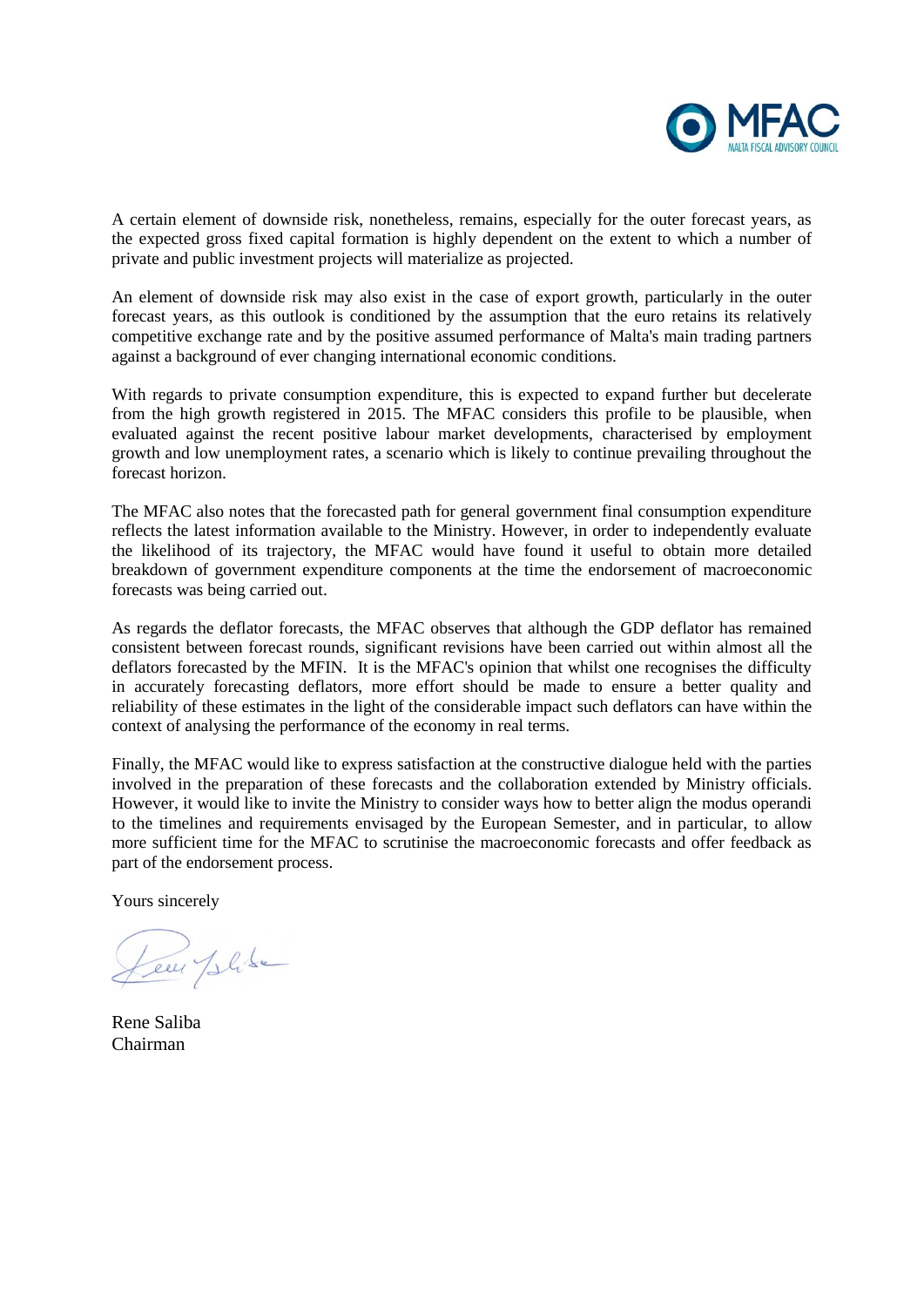# **Table of Contents**

| 1. Executive summary.                                                                                                                                                         | 3  |  |  |  |  |  |
|-------------------------------------------------------------------------------------------------------------------------------------------------------------------------------|----|--|--|--|--|--|
| 2. Introduction.                                                                                                                                                              | 4  |  |  |  |  |  |
| 3. Overview of the forecasting methodology.                                                                                                                                   | 5  |  |  |  |  |  |
| 4. Assessment of the main assumptions underlying the<br>macroeconomic forecasts.                                                                                              | 6  |  |  |  |  |  |
| 5. Description and evaluation of the macroeconomic forecasts<br>presented within the USP.                                                                                     | 9  |  |  |  |  |  |
| 6. Comparison of the MFIN's Draft Budgetary Plan 2016 forecast for<br>the year 2015 to the actualized data for 2015.                                                          | 17 |  |  |  |  |  |
| 7. A comparative analysis of the macroeconomic projections presented<br>in the Update of the Stability Programme 2016-2019.                                                   | 19 |  |  |  |  |  |
| 7.1 A comparison of the macroeconomic projections in the<br>USP (April 2016) with those generated by the Central Bank<br>of Malta in its Annual Report for 2015 (April 2016). | 22 |  |  |  |  |  |
| 7.2 A comparison of the macroeconomic projections in the<br>USP (April 2016) with those generated by the European<br>Commission in its Winter Forecast (February 2016).       | 23 |  |  |  |  |  |
| 7.3 A comparison of the macroeconomic projections in the USP<br>(April 2016) with those generated by the MFIN in the<br>Draft Budgetary Plan 2016.                            | 25 |  |  |  |  |  |
| 8. Conclusion.                                                                                                                                                                | 27 |  |  |  |  |  |
| <b>List of Tables</b>                                                                                                                                                         |    |  |  |  |  |  |

| Table 1 | Main macroeconomic forecast assumptions.                                                                                                |    |
|---------|-----------------------------------------------------------------------------------------------------------------------------------------|----|
| Table 2 | Macroeconomic projections 2016 - 2019.                                                                                                  | 10 |
| Table 3 | A comparison of the actualized 2015 macroeconomic<br>variables with the MFIN's Draft Budgetary Plan 2016<br>forecast for the year 2015. | 18 |
| Table 4 | Comparison of macroeconomic projections.                                                                                                | 20 |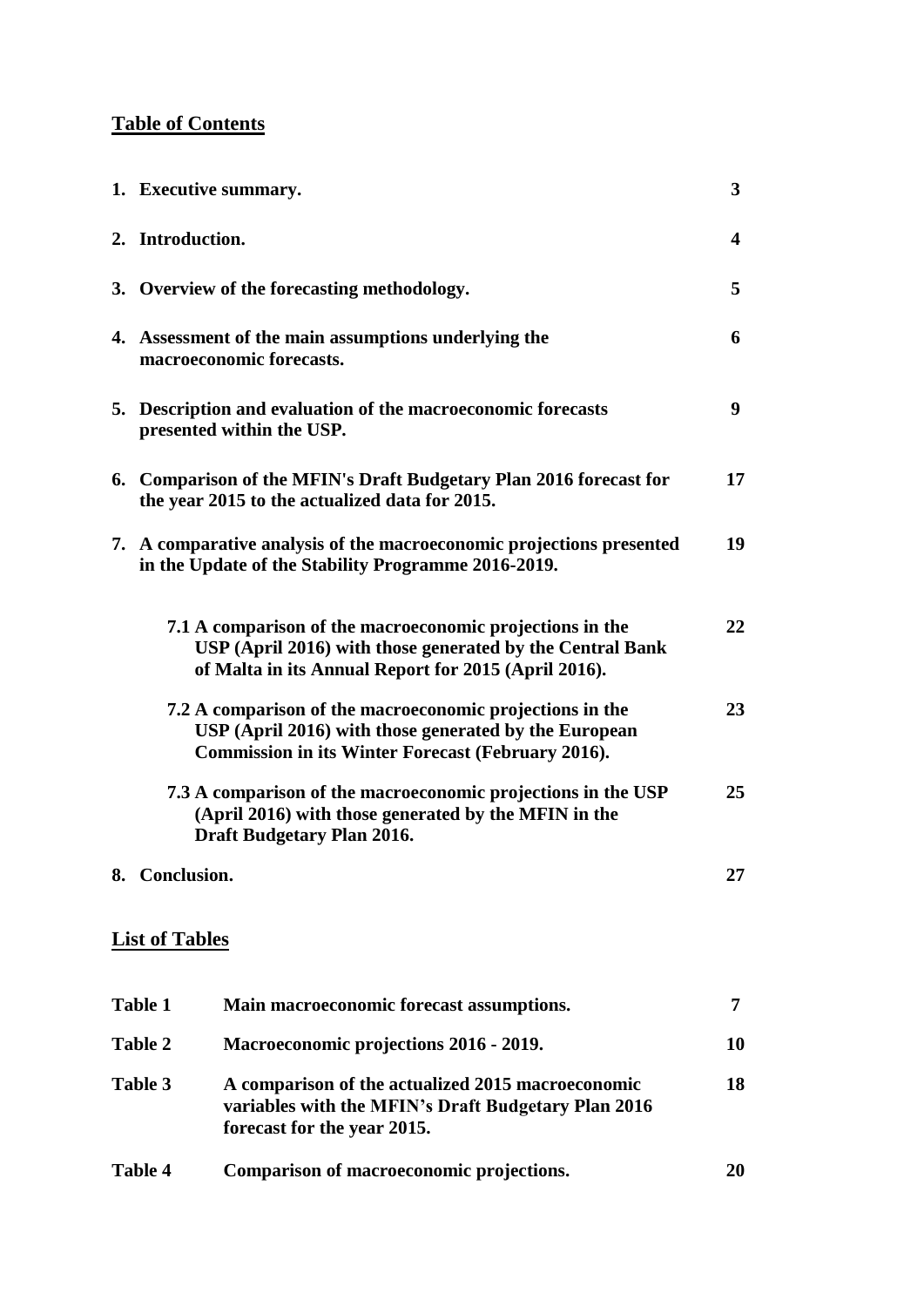# **List of Figures**

| <b>Figure 1</b> | Estimates of selected macroeconomic variables valued at<br>chain linked volumes by period (reference year 2010)<br>over the forecast horizon. | 9  |
|-----------------|-----------------------------------------------------------------------------------------------------------------------------------------------|----|
| <b>Figure 2</b> | Comparison of selected macroeconomic projections valued<br>at chain linked volumes by period (reference year 2010)<br>for 2016.               | 21 |
| <b>Figure 3</b> | Comparison of selected macroeconomic projections valued<br>at chain linked volumes by period (reference year 2010)<br>for 2017.               |    |

# **Abbreviations**

| <b>CBM</b>      | <b>Central Bank of Malta</b>                                                   |
|-----------------|--------------------------------------------------------------------------------|
| <b>CBM APR</b>  | <b>Forecast exercise undertaken by the Central Bank of Malta in April 2016</b> |
| <b>COM</b>      | <b>European Commission</b>                                                     |
| <b>COM WIN</b>  | <b>European Commission Winter Forecast 2016</b>                                |
| <b>DBP</b>      | <b>Draft Budgetary Plan 2016</b>                                               |
| <b>ECB</b>      | <b>European Central Bank</b>                                                   |
| <b>EPD</b>      | <b>Economic Policy Department</b>                                              |
| <b>GDP</b>      | <b>Gross Domestic Product</b>                                                  |
| <b>HICP</b>     | <b>Harmonized Index of Consumer Prices</b>                                     |
| <b>ITS</b>      | <b>Institute of Tourism Studies</b>                                            |
| <b>LFS</b>      | <b>Labour Force Survey</b>                                                     |
| <b>MFAC</b>     | <b>Malta Fiscal Advisory Council</b>                                           |
| <b>MFIN</b>     | <b>Ministry for Finance</b>                                                    |
| <b>MFIN APR</b> | Forecast exercise undertaken by the Ministry for Finance in April 2016         |
| <b>MFIN OCT</b> | Forecast exercise published by the Ministry for Finance in October 2015        |
| <b>NPISH</b>    | <b>Non-Profit Institutions Serving Households</b>                              |
| <b>NSO</b>      | <b>National Statistics Office</b>                                              |
| <b>STG</b>      | <b>British pound</b>                                                           |
| <b>USD</b>      | <b>United States dollar</b>                                                    |
| <b>USP</b>      | <b>Update of Stability Programme 2016-2019</b>                                 |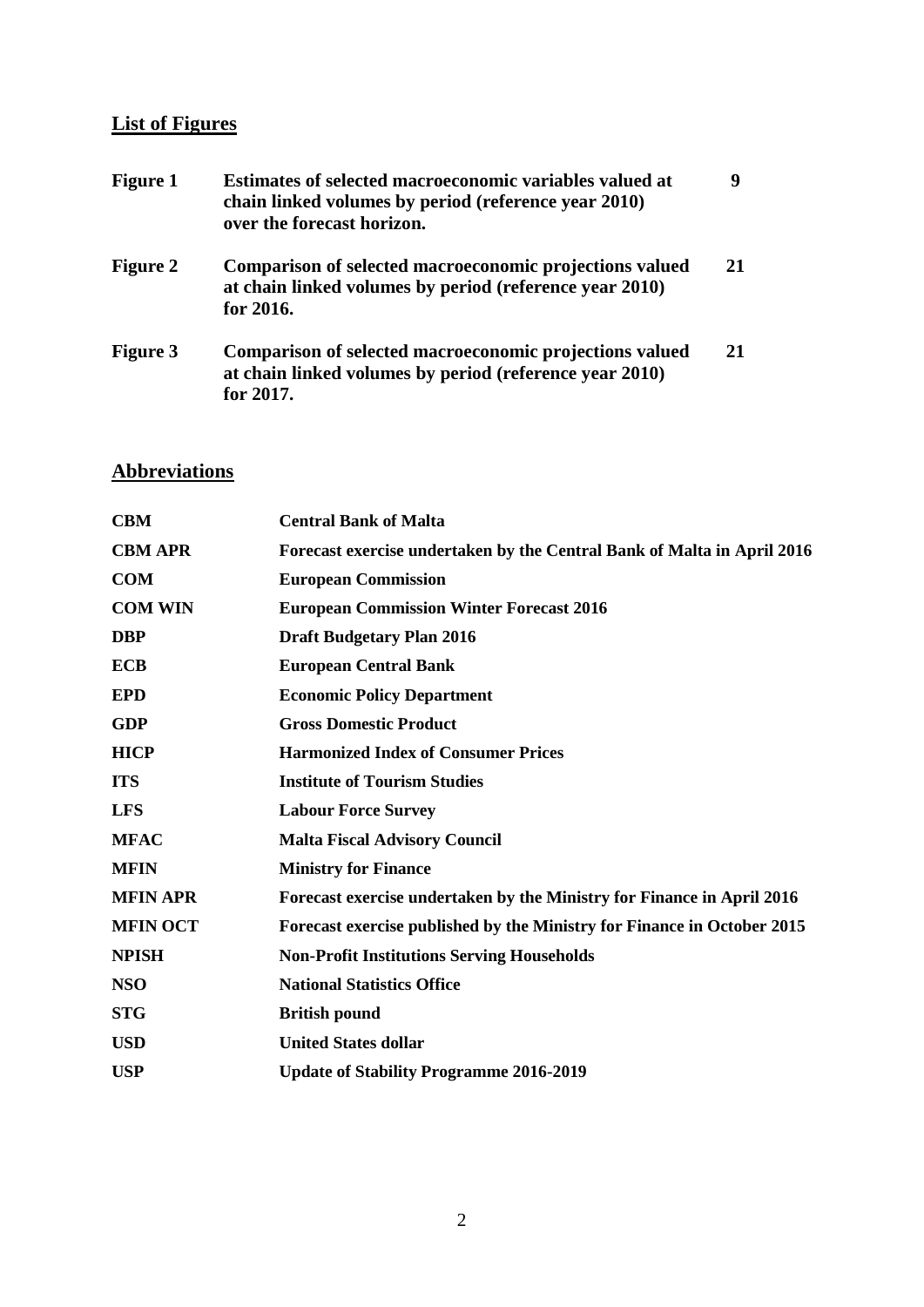#### **1. Executive summary.**

This report presents an evaluation of macroeconomic forecasts prepared by the Ministry for Finance for presentation in the Update of the Stability Programme to the European Commission in April 2016. In the process, the report also evaluates the main assumptions adopted by the Ministry for Finance which underpin this current forecast. The Malta Fiscal Advisory Council is of the view that on the basis of the latest available information, the projected increase in the headline real GDP figure for 2016 and the other forecast years may indeed be achievable. Following the exceptional rate of GDP growth registered for 2015, there is now an expectation for a sustained rate of growth within the economy for the forthcoming years, a growth rate which is expected to be positive but at a lower level when compared to the rates registered for 2015. The projections reviewed in this report are in line with the view of other institutions, particularly the Central Bank of Malta and the European Commission who also provide their macroeconomic estimates for a number of key variables for the years under analysis.

The positive outlook anticipated for 2016, in terms of real GDP growth, is expected to be spurred on by the components of both final domestic demand and net exports, with final domestic demand accounting for a proportionally larger contribution. The projected growth of real GDP of 3.1%, in 2017, is expected to be supported only from components of final domestic demand. Partly explaining the negative contribution that net exports is expected to generate over 2017 is the anticipation of an acceleration in imports driven by a number of major investment projects as well as the developments in other components of domestic demand. In contrast to 2017, real GDP growth over 2018 is expected to be driven primarily by the external sector of the economy. However, in 2019 the 2.4% expansion in real GDP growth is expected to be generated mainly from the final domestic demand component which is projected to be complemented by a smaller positive contribution from net exports.

The Malta Fiscal Advisory Council is of the opinion that the projection of a sustained increase in real GDP over the forecast horizon, although plausible, is to an extent set to be dependent on the expected performance of both gross fixed capital formation as well as the anticipated developments within the external sector. Whereas it is noted that the MFIN has prudently taken into account only projects which have a high probability of materialization, the performance of the Maltese economy is exposed to the impact of the ever changing international economic climate and to the risks associated to the possibility of the nonmaterialization or slower-than-anticipated progress of a number of public and private investment projects. The Malta Fiscal Advisory Council therefore acknowledges a certain element of risk surrounding this forecast view which is expected to increase in the outer forecast years.

It is the view of the Malta Fiscal Advisory Council that the methodology employed by the Economic Policy Department in the undertaking of this forecast is based on sound econometric techniques. The Malta Fiscal Advisory Council positively notes the structured and well documented process used by the Ministry for Finance in the preparation of the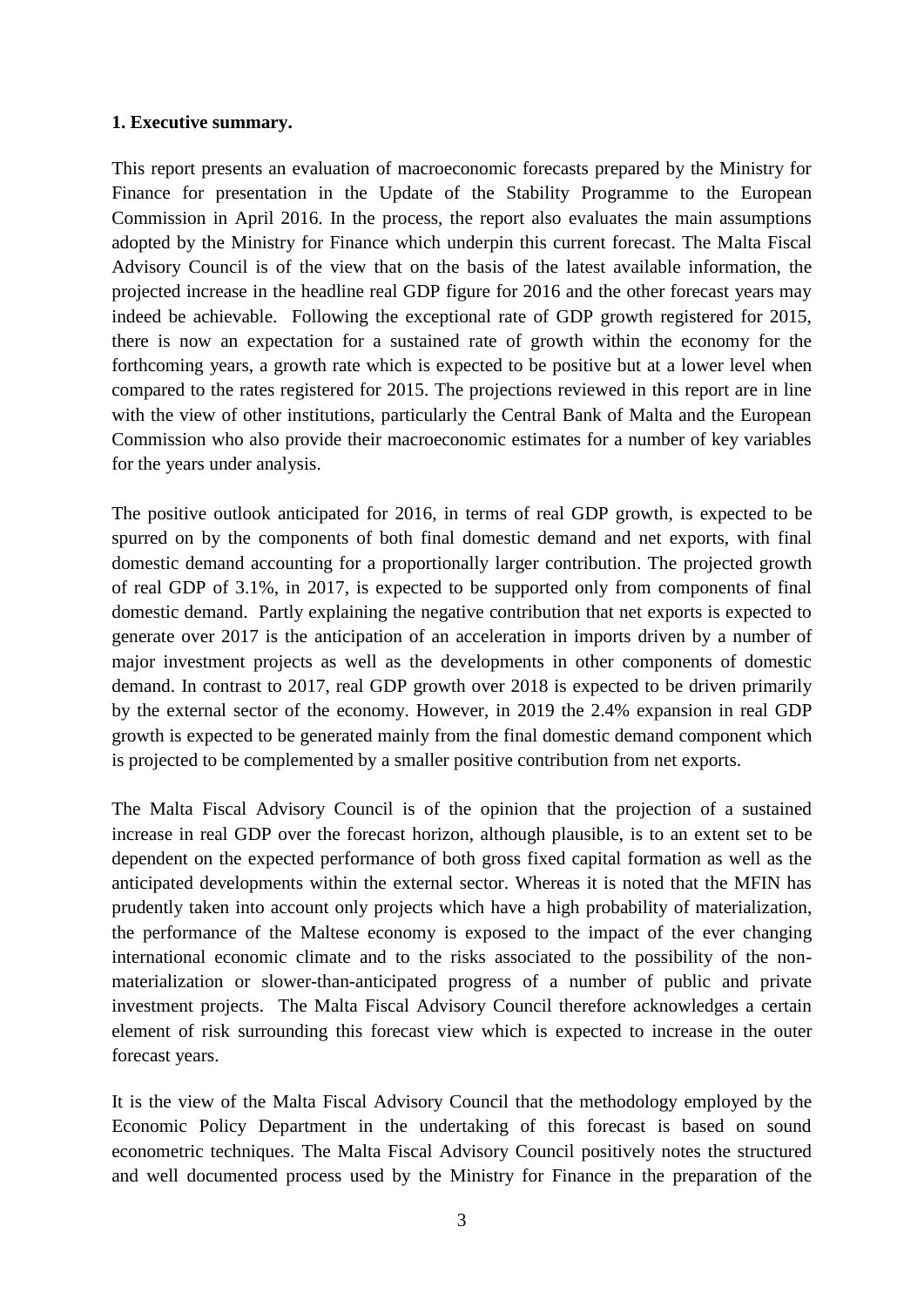forecasts. This entails the use of all information available to date and the incorporating of a number of assumptions which are mainly of an external nature, based on projections prepared by international reputable organisations. This serves to reduce the risk to the forecast in view of the smallness of the local economy and its reliance on international developments.

While the Malta Fiscal Advisory Council acknowledges that the forecasting exercise undertaken by the Economic Policy Department depends also on the inputs from other departments and entities within Government, however, it feels that more needs to be done on the streamlining of the process by which data is channelled between departments so as to improve the overall accuracy of the forecasts and ensure that pre-agreed deadlines are met. It is in this regard that the Malta Fiscal Advisory Council recommends that the preparation of such forecasts should give enough lead time to other entities that use the forecasts as inputs for their reports and analysis.

#### **2. Introduction.**

This report provides an assessment of the macroeconomic forecasts prepared by the Ministry for Finance (MFIN) for presentation within the Update of the Stability Programme (USP) to the European Commission (COM) in April 2016. This assessment is being carried out in fulfilment of the responsibilities set for the Malta Fiscal Advisory Council (MFAC) in terms of the Fiscal Responsibility Act, 2014 (Cap. 534) by virtue of which, the MFAC shall monitor the Government's compliance with the fiscal rules and shall assess both the macroeconomic and the fiscal forecasts prepared by the Government throughout the year. The forecasts prepared by the Economic Policy Department (EPD) within the MFIN cover the 2016 to 2019 time window and include all data made available up to 23 March 2016. A preliminary set of macroeconomic forecast data was presented to the MFAC for review on 15 April 2016 and a full and final set of macroeconomic estimates was then provided on 26 April 2016. This report is subdivided in the following sections:

- i) An overview of the forecasting methodology adopted in the preparation of the forecast by the EPD.
- ii) An assessment of the underlying assumptions which underpin the macroeconomic forecast.
- iii) A description and an assessment of the main macroeconomic variables over the 2016-2019 forecast years.
- iv) A comparison of the current forecasts to the most recent forecasts published in October 2015 by the MFIN. This current forecast is also compared to other forecasts published by other institutions, primarily the Central Bank of Malta (CBM) and the COM.

The views presented in this report are based on an assessment prepared following a number of meetings with personnel from the MFIN responsible for the preparation of the forecasts for the 2016-2019 years. The main underpinnings of the econometric model used as a base for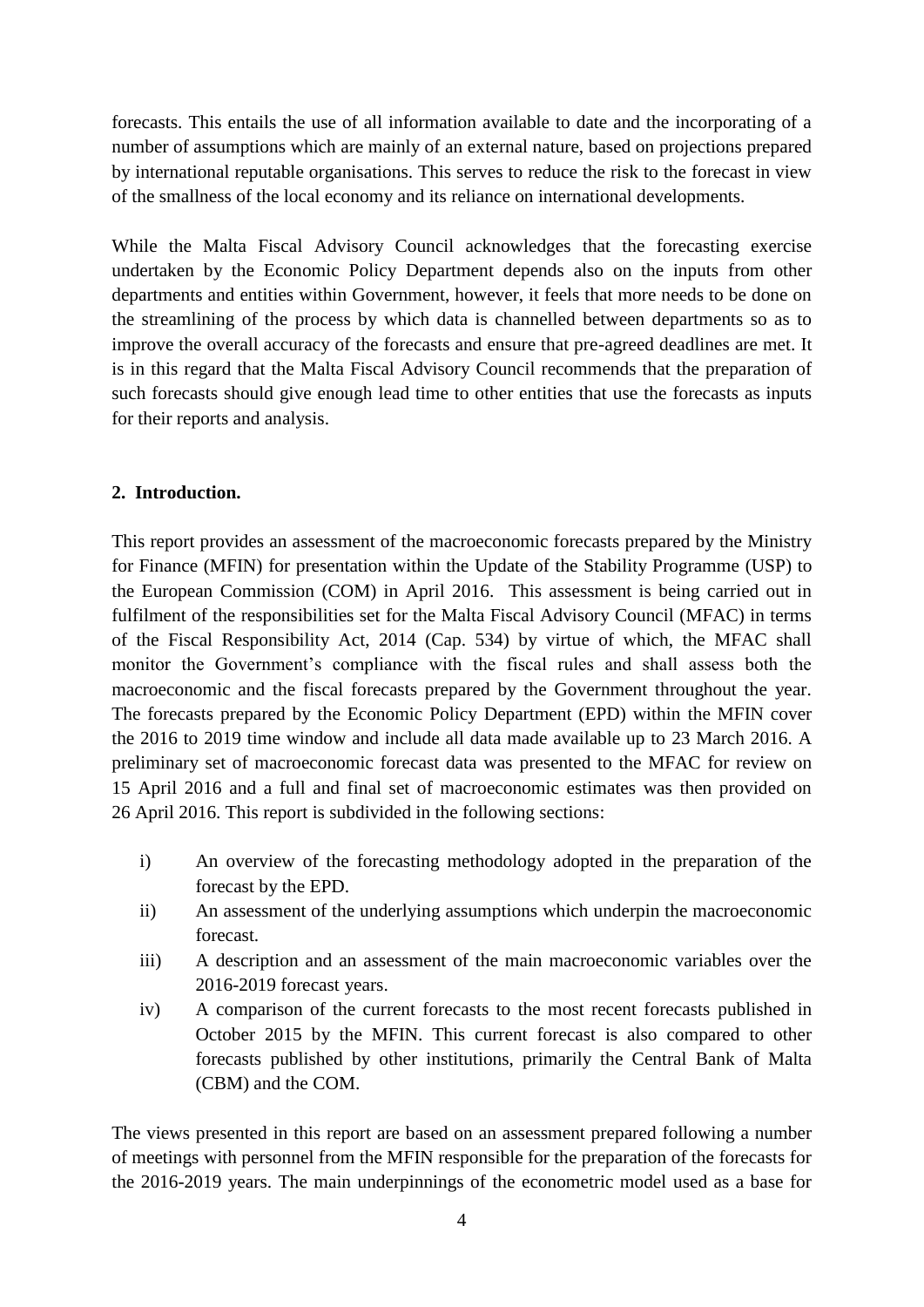this forecast have been explained to the MFAC by the staff at the EPD. In addition, a number of other reports, prepared by other institutions, focusing on the current and expected future state of the Maltese economy have also been taken into account by the MFAC in the preparation of this report.

#### **3. Overview of the forecasting methodology.**

The forecasts presented by MFIN in the National Reform Programme (NRP) submitted to the COM on 15 April 2016 and in the USP document to be presented to the COM by the end of April 2016 are based on the output derived from the macroeconometric model which is managed and maintained by the EPD within MFIN. This forecast represents the most recent updated position of the Government of Malta with respect to developments in the economy following the presentation of the Draft Budget Plan (DBP) in October 2015. The model used is a Keynesian type macroeconometric model, mainly driven by the expenditure components of Gross Domestic Product (GDP). Whilst data within the model is inputted on a quarterly basis, the output from the model is published on an annual basis. A cut-off date of 23 March 2016 was used for the inputting process of the data in this forecast round and thus a full year of data for year 2015 is taken as the base inputted data for this current forecast.

The model comprises a set of structural equations which are updated regularly by the EPD to ensure that such equations reflect the latest trends observed from published data. Various regression estimation techniques are used within the model, with the error-correction model, developed by Engle and Granger<sup>1</sup> being the most common specification adopted for estimation of the structural equations. In particular, one acknowledges the current efforts by the macroeconometric modelling team within EPD to better disaggregate the forecasts for both the exports and import components of the economy. In view of the continuously observed changes in the structure of the Maltese economy, these updates are part of a continuous programme of development and updating which aims to ensure a better representation of the underpinning linkages of the economy.

The data inputting process is also enhanced by ad-hoc information made available from time to time to the EPD. Such information is used to populate a number of identity and behavioural equations which feature within the model. One positively notes that such ad-hoc information is collected using a well documented and an adequately backed up structure of internal meetings as well as consultations with key stakeholders within the Maltese economy. Furthermore, variables treated as exogenous to the system of equations are mainly based on information obtained from organisations of international repute so as to reduce the risk associated with possible variations arising from expected forecasted values of such variables. This is particularly important in view of the smallness of the local economy and its reliance on international developments. Forecast assumptions are adopted from documents published

 $1$  Econometrica, Vol 55, No2. (March, 1987), 251-278.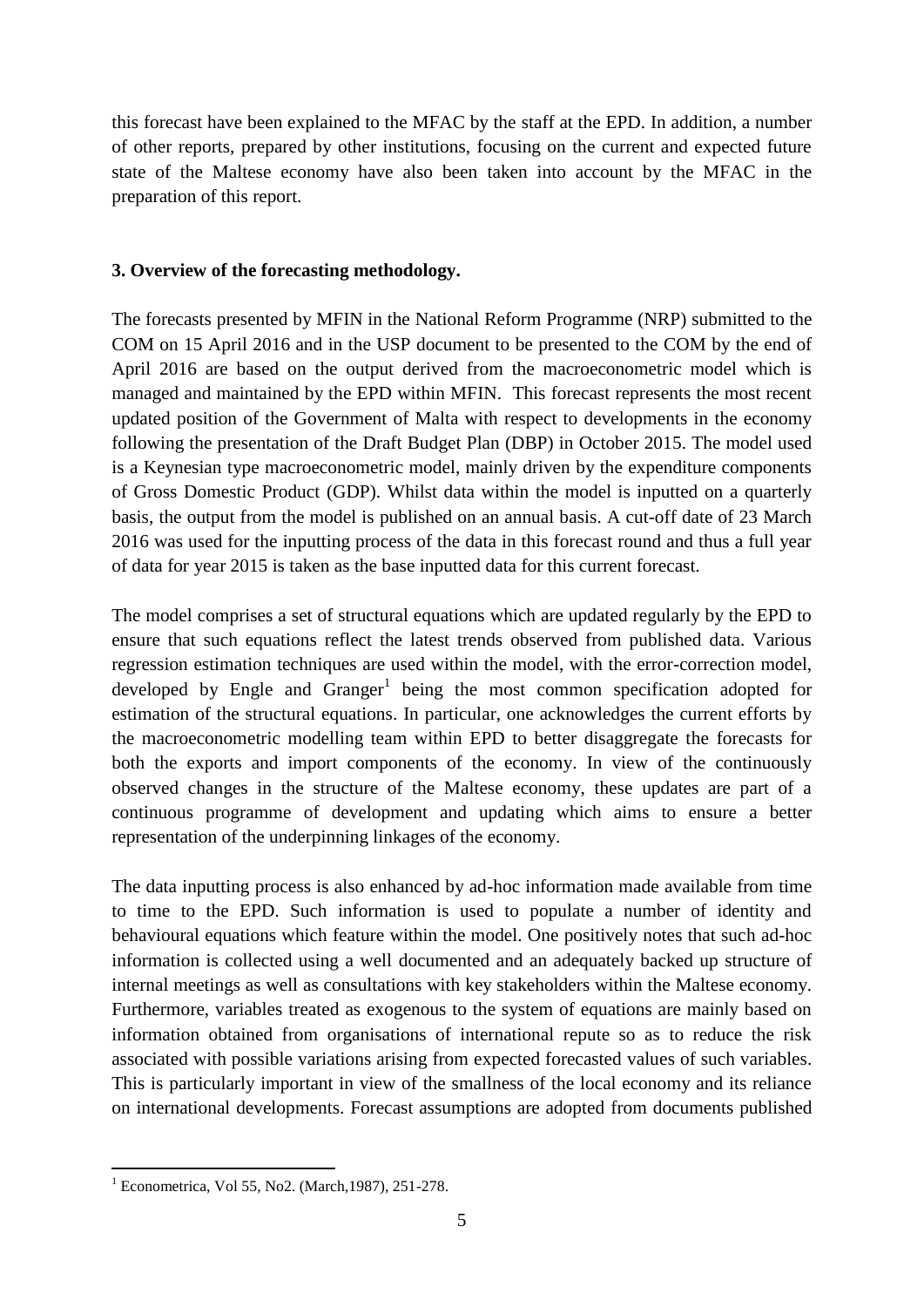by Consensus Economics<sup>2</sup> and the European Central Bank (ECB). A separate section of this report (Section 4) provides a detailed overview of these assumptions.

One acknowledges that the forecasting exercise undertaken by the EPD depends also on the inputs from other government departments and entities within government. It is within this context that more emphasis should be given to the streamlining of the process by which data is channelled between departments so as to improve on the timing and accuracy of the forecasts.

It is the view of the MFAC that the methodology employed by the EPD in the undertaking of this forecast is based on sound econometric techniques. In particular, the robustness of such methods has been tested extensively and has now been used over a number of years within different forecast rounds. In addition, assumptions and expert judgement views incorporated within the forecast are backed and supported by information provided to the EPD in the run up to the preparation of the forecast. Notwithstanding, there is still some element of risk associated with the forecast and this is acknowledged in the forecast presented by the EPD. To this effect, the EPD undertakes an exercise in the quantification of risks to help obtain a better understanding of the robustness of the forecasts being published.

The MFAC notes that the EPD undertakes a total of sixteen alternative model based growth projections, the methodology of which is based on a recent study conducted by EPD staff which in turn is based on the IMF methodology as outlined in the paper by Elekdag and Kannan (IMF working paper, WP/09/178). It is noteworthy that such analyses involves two evaluations: the incorporation of past forecast errors and an *ex post* evaluation of the balance of risks surrounding the baseline macroeconomic projections. The conclusions derived by the EPD, based on the use of the Pearson skewness indicator, show that there is an upside risk for 2016 and a downside risk in the outer forecast years surrounding the macroeconomic projections. The undertaking of these various risk scenarios is encouraged and supported by the MFAC as this serves to assess the validity and reliability of the obtained results. The MFAC also supports the current practice adopted by MFIN whereby the forecasting methodology and the results of such methodology are discussed on a continuous basis with other agencies, both in Malta and abroad, that provide similar forecasts and estimates.

#### **4. Assessment of the main assumptions underlying the macroeconomic forecasts.**

Table 1 provides a list of the main macroeconomic variables assumed to be exogenous within the forecasting framework adopted by MFIN. The EPD internalises within its modelling framework a number of forecasting assumptions adopted by reputable international organisations, particularly the ECB and Consensus Economics. The forecast being presented in this report is thus based on a set of economic variables which are treated as completely

<sup>&</sup>lt;sup>2</sup> Consensus Economics is a leading international economic survey organization which polls a vast number of forecasts to derive projections for a number of key macroeconomic variables.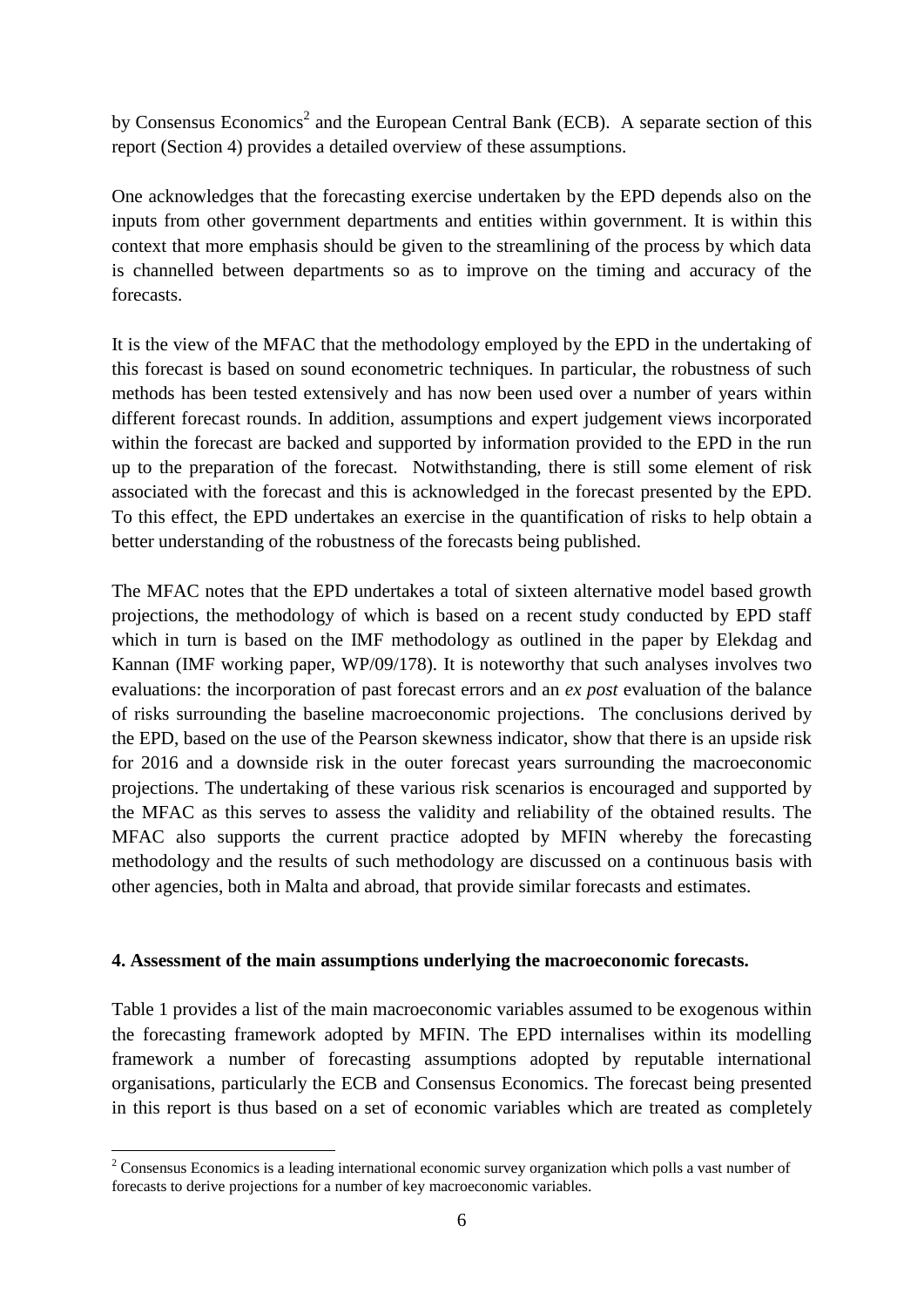exogenous to the internal developments within the Maltese economy. This is in view of the smallness and openness of the Maltese economy whereby developments in the international economy are not expected to be specifically affected by the changes occurring within the local economy. In addition to the internationally related variables assumed to be exogenous within the system, a number of other assumptions which reflect specific domestic policy related variables are also treated as exogenous. The information provided for the compilation of this report by the EPD shows that all the latest available information is taken on board in the preparation of the current forecast and such information is consistently updated when new information becomes available.

| <b>Main Forecast Assumptions</b>                    | <b>Data Source</b>                                                                                       | 2015 | 2016 | 2017 | 2018 | 2019 |
|-----------------------------------------------------|----------------------------------------------------------------------------------------------------------|------|------|------|------|------|
| <b>Short-term interest rate</b><br>(annual average) | <b>ECB</b>                                                                                               | 0.05 | 0.05 | 0.05 | 0.05 | 0.05 |
| Long-term interest<br>rate (annual average)         | <b>ECB</b>                                                                                               | 1.60 | 1.80 | 1.80 | 1.80 | 1.80 |
| USD/ $\epsilon$ exchange rate (annual<br>average)   | $ECB +$<br>Consensus<br>Economics<br>(March 2016)                                                        | 1.11 | 1.10 | 1.08 | 1.10 | 1.11 |
| $STG/E$ exchange rate (annual<br>average)           | $ECB +$<br>Consensus<br>Economics<br>(March 2016)                                                        | 0.73 | 0.77 | 0.74 | 0.74 | 0.74 |
| <b>Real GDP Growth of main</b><br>trading partners  | Eurostat +<br>Consensus<br>Economics<br>(March 2016)                                                     | 1.6  | 1.6  | 1.7  | 1.7  | 1.7  |
| Oil prices (Brent, USD/barrel)                      | <b>US</b> Energy<br>Information<br>Administration<br>$(EIA) +$<br>Consensus<br>Economics<br>(March 2016) | 48.7 | 38.0 | 42.9 | 44.7 | 44.7 |

#### **Table 1: Main macroeconomic forecast assumptions.**

*Sources: Economic Policy Department, Ministry for Finance*

The assumptions adopted in this forecast have a cut-off date of 7 March 2016 and reflect the most recent available data in relation to economic and geo-political factors within the countries considered as the main trading partners for the Maltese economy. It is noteworthy that in relation to the most recent forecast views presented by MFIN in October 2015, this current forecast incorporates a number of variations within the trajectory patterns of the main forecast assumptions. In view of the degree of uncertainty and volatility attached to the prediction of such variables, the use of forecasts prepared by international reputable organisations provides a good platform for the derivation of a prudent and realistic view of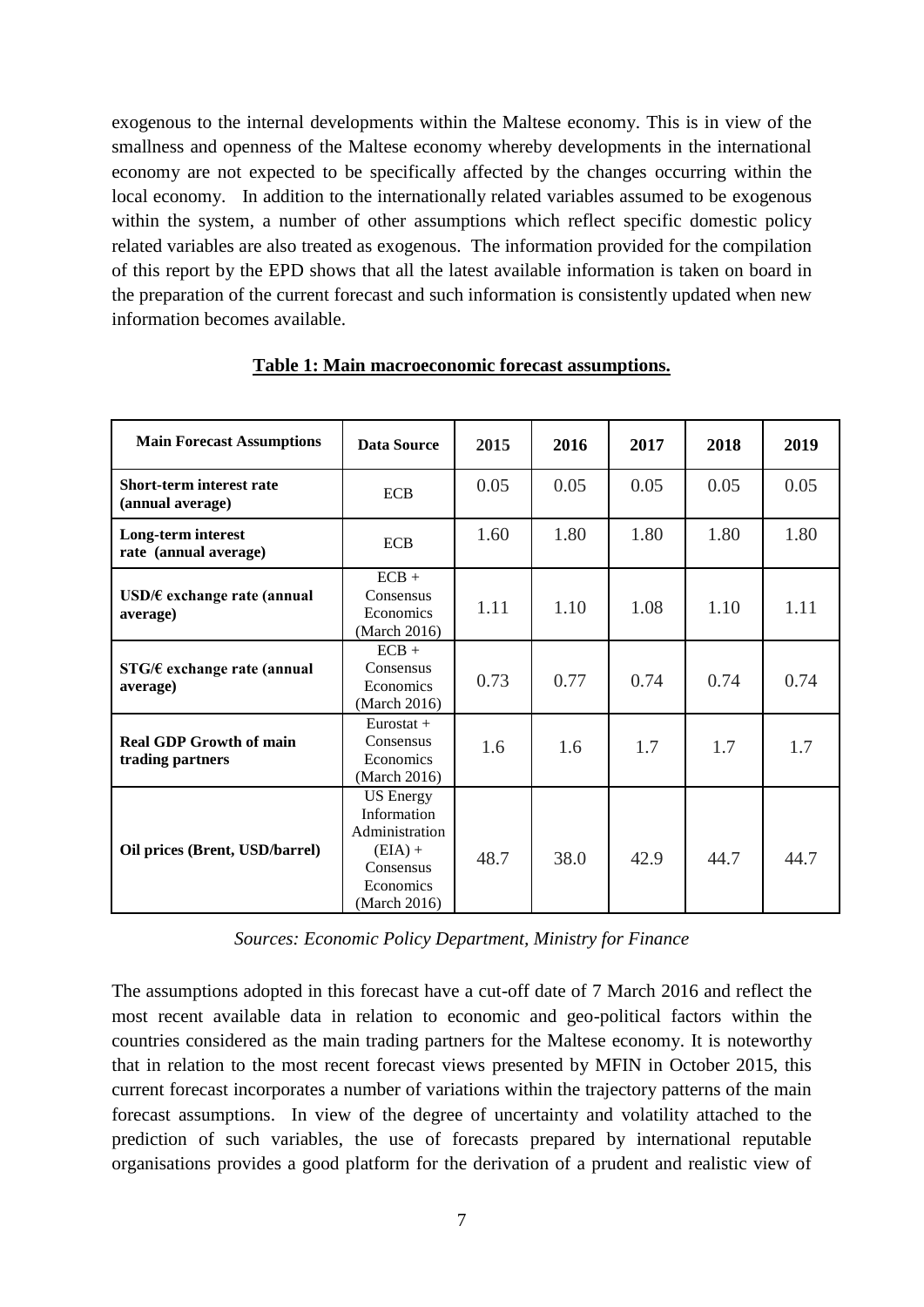the external environment within which the Maltese economy operates. The importance of these assumptions increases in the Maltese context in view of the size and level of openness of the economy whereby any variations in such external variables could lead to significant effects on the underpinnings of the local economy.

World oil prices are expected to remain around the \$40 per barrel over the forecast horizon with the lowest levels being expected for 2016 at \$38 per barrel. Recent developments in the world price of oil are thus reflected in the forecasts for this variable. Of significance to note is the considerable lower world price of oil expectations in the current forecast in comparison to the expected developments within this component in October 2015. As in previous documents assessed by the MFAC, the expected developments within the exchange rate in the forecast years, with respect to the value of the USD/euro and the STG/euro rates are taken as projected by Consensus Economics. The euro is projected to depreciate with respect to the USD over 2016 and 2017, and to subsequently appreciate over the outer forecast years. With respect to the STG, the euro is expected to appreciate over 2016 and to subsequently depreciate in 2017 before maintaining this level in the outer forecast years. Furthermore, short term interest rates are projected to remain stable in line with the expected rates assumed by MFIN back in October 2015. On the other hand, long term interest rates are projected to be above the rates expected in October 2015. One has to note that a certain degree of risk and uncertainty exists in relation to the forecasts for such variables especially over the outer forecast years, in particular with respect to developments in the exchange rates and interest rates. This could indeed lead to a significant impact on the main output variables for the economy.

Recent developments over the last few months of 2015 and the first few months of 2016 have led to a downward revision within the real GDP growth rate expected for Malta's main trading partners. A real growth rate of 1.6% is now expected for 2016 in comparison to a rate of 2.0% back in October 2015. Whilst noting that a positive rate of growth is being forecasted for world GDP, as weighted by Malta's main trading partners, the reliance of the local economy to growth projections in particular countries remains strong and such specific country developments could lead to variations within the external components of the economy.

As is common practice with most forecasting models used by various institutions, including the COM and the CBM, the EPD forecast maintains a zero contribution rate from the inventory component<sup>3</sup> to GDP growth over the forecast years. This assumption is deemed plausible and considered adequate in view of the significant fluctuations which are normally recorded within this variable. A number of other variables, which are more of a domestic nature, are also assumed to be exogenous within the modelling structure adopted by MFIN. Estimates from these variables are based on ad-hoc information available at the time of preparation of the forecast and present a certain element of expert judgement on the part of

<sup>&</sup>lt;sup>3</sup> This is assumed to incorporate also an element of statistical discrepancy between the expenditure and output approaches used to measure GDP.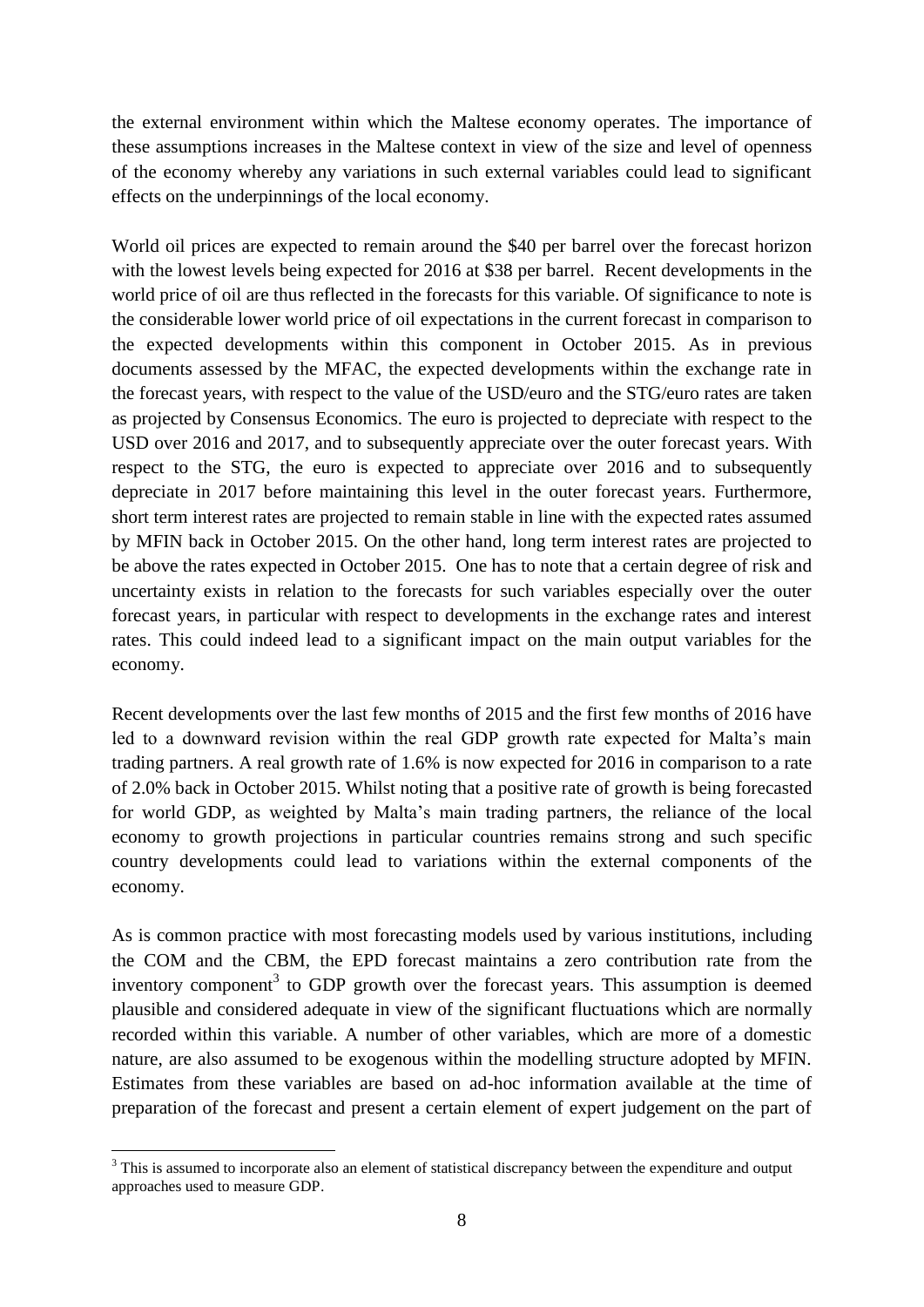those preparing the forecast. The adopted modelling framework ensures that the latest information available to date on government policies and initiatives planned for the economy are captured within the current forecast round. As observed over the recent years, the accuracy of such information could be a major factor affecting the accuracy of the forecasts both in the short and medium term framework.

#### **5. Description and evaluation of the macroeconomic forecasts presented within the USP.**

This section presents an overview and evaluation of the main macroeconomic variables which were forecasted for the period 2016 to 2019 by the EPD in their April 2016 forecast exercise. It aims to provide a broad assessment of the estimates over the forecast horizon and to identify the main risks related to the realization of the forecast estimates. Table 2 shows the forecasted macroeconomic projections for the period 2016 up to 2019, together with the recorded figures for 2015. The actualized 2015 figures for the main GDP aggregates, illustrated in Figure 1, were provided by the EPD and are in line with the NSO release No.041/2016 published on 8 March 2016.



*Sources: Economic Policy Department, Ministry for Finance, National Statistics Office.*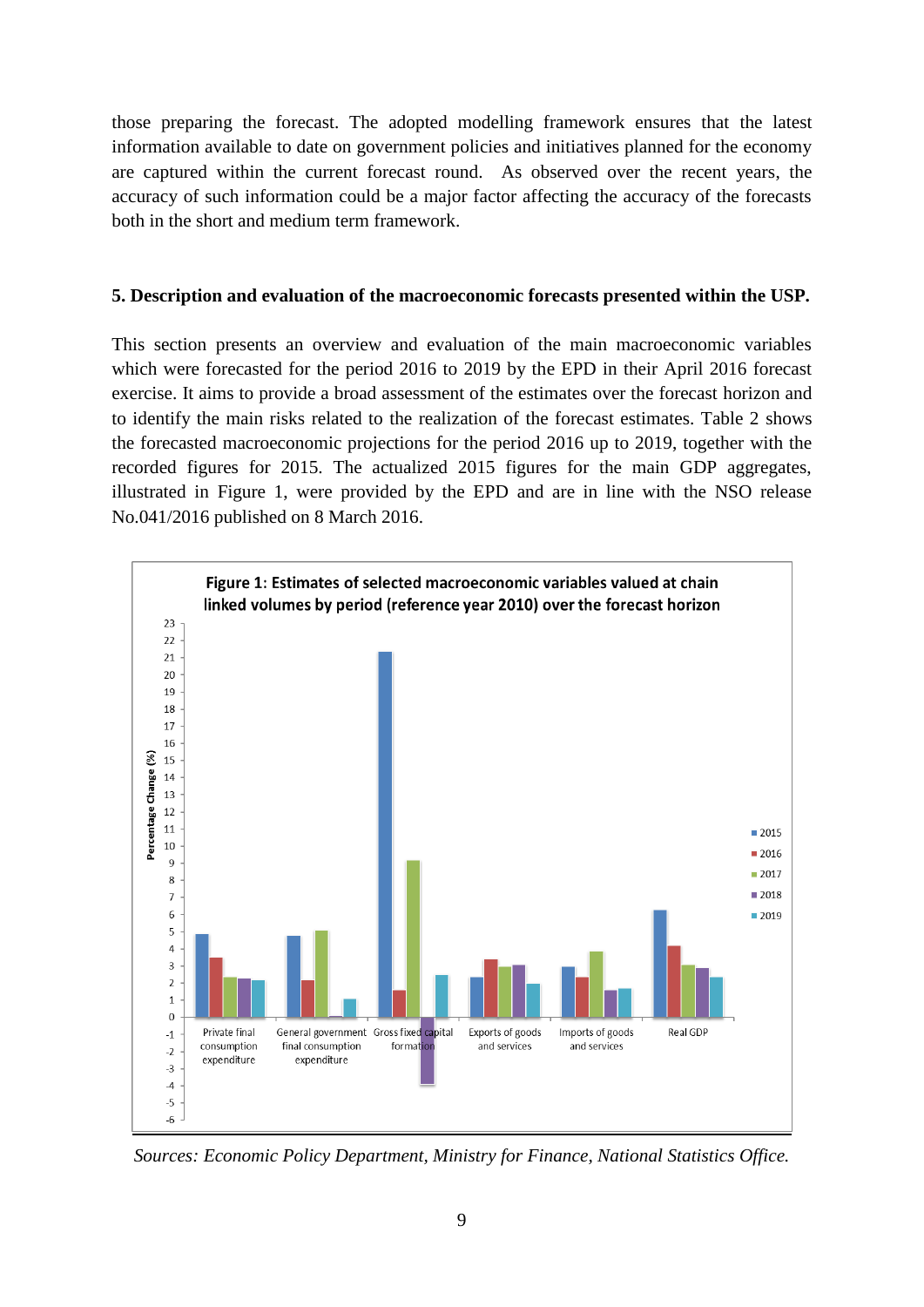# **Table 2: Macroeconomic projections 2016 - 2019<sup>4</sup>**

|                                                               | 2015       | 2016       | 2017       | 2018       | 2019       |
|---------------------------------------------------------------|------------|------------|------------|------------|------------|
| At current prices                                             |            |            |            |            |            |
| Private final consumption expenditure <sup>5</sup>            | 6.1        | 5.0        | 4.3        | 4.2        | 3.9        |
| General government final consumption expenditure              | 6.5        | 4.1        | 7.2        | 2.5        | 3.5        |
| Gross fixed capital formation                                 | 27.7       | 5.1        | 12.6       | $-1.2$     | 5.5        |
| Exports of goods and services                                 | 4.0        | 3.2        | 4.3        | 4.2        | 3.5        |
| Imports of goods and services                                 | 4.4        | 2.1        | 5.1        | 2.5        | 3.2        |
| <b>Nominal GDP</b>                                            | 8.8        | 6.8        | 5.6        | 4.8        | 4.5        |
| At chain linked volumes by year (reference year 2010)         |            |            |            |            |            |
| Private final consumption expenditure <sup>5</sup>            | 4.9        | 3.5        | 2.4        | 2.3        | 2.2        |
| General government final consumption expenditure              | 4.8        | 2.2        | 5.1        | 0.1        | 1.1        |
| Gross fixed capital formation                                 | 21.4       | 1.6        | 9.2        | $-3.9$     | 2.5        |
| Exports of goods and services                                 | 2.4        | 3.4        | 3.0        | 3.1        | 2.0<br>1.7 |
| Imports of goods and services<br><b>Real GDP</b>              | 3.0<br>6.3 | 2.4<br>4.2 | 3.9<br>3.1 | 1.6<br>2.9 | 2.4        |
|                                                               |            |            |            |            |            |
| Contributions to real growth (percentage points) <sup>6</sup> |            |            |            |            |            |
| Final domestic demand                                         | 7.5        | 2.6        | 4.0        | 0.5        | 1.9        |
| Inventories                                                   | $-0.5$     | 0.0        | 0.0        | 0.0        | 0.0        |
| Net exports                                                   | $-0.6$     | 1.6        | $-0.9$     | 2.4        | 0.5        |
| <b>Deflators</b>                                              |            |            |            |            |            |
| Private final consumption expenditure                         | 1.1        | 1.5        | 1.9        | 1.8        | 1.6        |
| General government final consumption expenditure              | 1.6        | 1.8        | 2.0        | 2.4        | 2.4        |
| Gross fixed capital formation                                 | 5.2        | 3.5        | 3.0        | 2.8        | 2.9        |
| Exports of goods and services                                 | 1.6        | 0.1        | 1.3        | 1.0        | 1.5        |
| Imports of goods and services                                 | 1.4        | $-0.2$     | 1.2        | 0.9        | 1.5        |
| <b>GDP</b> Deflator                                           | 2.3        | 2.6        | 2.5        | 1.9        | 2.1        |
| <b>Inflation rate</b>                                         |            |            |            |            |            |
| <b>HICP</b>                                                   | 1.2        | 1.6        | 1.9        | 1.8        | 1.7        |
| Labour market                                                 |            |            |            |            |            |
| Employment growth <sup>7</sup>                                | 3.5        | 2.7        | 2.7        | 2.2        | 2.0        |
| Unemployment Rate <sup>8</sup>                                | 5.4        | 5.3        | 5.3        | 5.4        | 5.4        |
| Compensation per Employee <sup>7</sup>                        | 1.7        | 2.8        | 2.4        | 2.5        | 2.5        |
| Labour productivity <sup>7,9</sup>                            | 2.7        | 1.5        | 0.4        | 0.6        | 0.4        |
| Unit Labour Cost <sup>7</sup>                                 | $-1.0$     | 1.4        | 2.0        | 1.9        | 2.1        |
| Real Unit Labour Cost                                         | $-3.4$     | $-1.2$     | $-0.5$     | 0.0        | 0.0        |
| <b>Potential output and Output gap</b>                        |            |            |            |            |            |
| <b>Potential Output</b>                                       | 4.5        | 4.2        | 4.2        | 3.4        | 2.8        |
| Output Gap (% of potential output)                            | 1.6        | 1.6        | 0.6        | 0.1        | $-0.3$     |
|                                                               |            |            |            |            |            |

*Sources: Economic Policy Department, Ministry for Finance, National Statistics Office.*

 4 Forecast estimates represent growth rates unless stated otherwise. 5 Includes Non-Profit Institutions Serving Households (NPISH).

<sup>&</sup>lt;sup>6</sup> Chain-linking by volumes gives rise to the contributions of GDP not adding up to the aggregate real GDP series.

 $7$  The estimate for the percentage change in Employment growth, Compensation per Employee, Labour Productivity, Unit Labour Cost and Real Unit Labour Cost in the USP is based upon the National Accounts definition of total employment.

<sup>&</sup>lt;sup>8</sup> The estimate for the unemployment rate in percentage terms follows the Eurostat harmonized definition.

<sup>&</sup>lt;sup>9</sup> Real GDP per persons employed.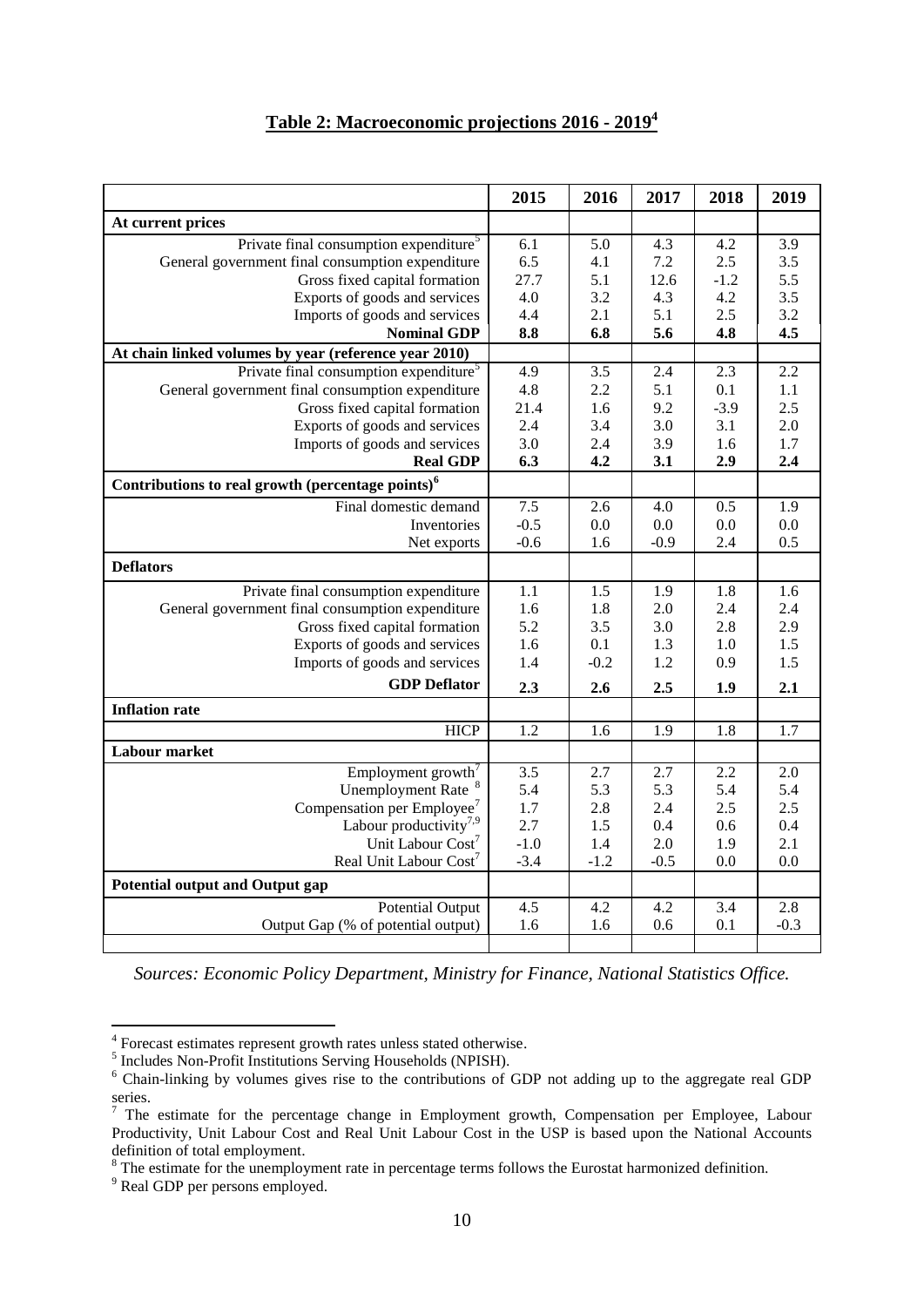After the exceptional high growth of 8.8% in 2015, nominal GDP growth in 2016 is expected to remain high at a rate of 6.8%. Nominal GDP growth is projected to expand at a decreasing rate over the forecast years with an expected rate of growth in 2017 of 5.6%, of 4.8% in 2018 and 4.5% in 2019. Following 2015, a year which was characterized by a more than expected buoyant expansion of real<sup>10</sup> GDP amounting to 6.3%, over 2016 real GDP growth is expected to grow at a positive, but somewhat slower pace of 4.2%. As observed from Figure 1 below, real GDP growth is expected to remain positive but increase at a declining rate over the remainder of the forecast years, at 3.1% in 2017, 2.9% in 2018 and 2.4% in 2019.

The positive outlook for 2016 in terms of real GDP growth is expected to be spurred by the components of both final domestic demand and net exports, with final domestic demand accounting for a proportionally larger contribution. The contribution to real GDP growth of final domestic demand is projected to decline from the exceptional contribution of 7.5 percentage points realized in 2015, to 2.6 percentage points in 2016. In contrast to 2015, a year in which the contribution of net exports was negative at 0.6 percentage points, in 2016 this component is now expected to yield a positive contribution to real GDP growth of 1.6 percentage points on the back of an expected pick up in exports of goods and services and a marginally slower rate of growth in imports of goods and services, in real terms.

The projected growth of real GDP of 3.1% for 2017 is expected to be spurred on entirely by the components of final domestic demand (4.0 percentage points), which more than offset the negative net exports contribution to growth (-0.9 percentage points). Partly supporting this anticipated negative contribution of net exports over 2017 is the expectation of a significant increase in imports related to a number of major investment projects as well as developments in other components of domestic demand. In contrast to 2017, real GDP growth in 2018 is expected to be driven primarily by the external sector of the economy. In fact, the external sector is anticipated to contribute 2.4 percentage points to the overall growth expected over 2018 whilst the final domestic demand is anticipated to contribute only 0.5 percentage points. Similar to 2016, for 2019 real GDP growth is expected to be supported by the components of both final domestic demand (1.9 percentage points) and net exports (0.5 percentage points), with final domestic demand accounting for a significantly larger contribution to growth. It should be noted that contingent to the actualization of the relative contributions to growth over the forecast horizon is the assumption employed by the EPD that inventories do not contribute materially to GDP growth.

From the anticipated developments in the relative contribution to real GDP growth, as well as from an initial assessment of the forecast estimates presented in Table 2 it is possible to note a degree of volatility with respect to the contribution to real GDP growth of both the final domestic demand and the external sector generated over the forecast years. Underpinning this volatility are the expected developments in gross fixed capital formation and the two components of the external sector. Within this context, it should be noted that the volatile

<sup>&</sup>lt;sup>10</sup> Real GDP has been derived on the basis of the methodology of chain linking by volumes utilizing 2010 as the year of reference.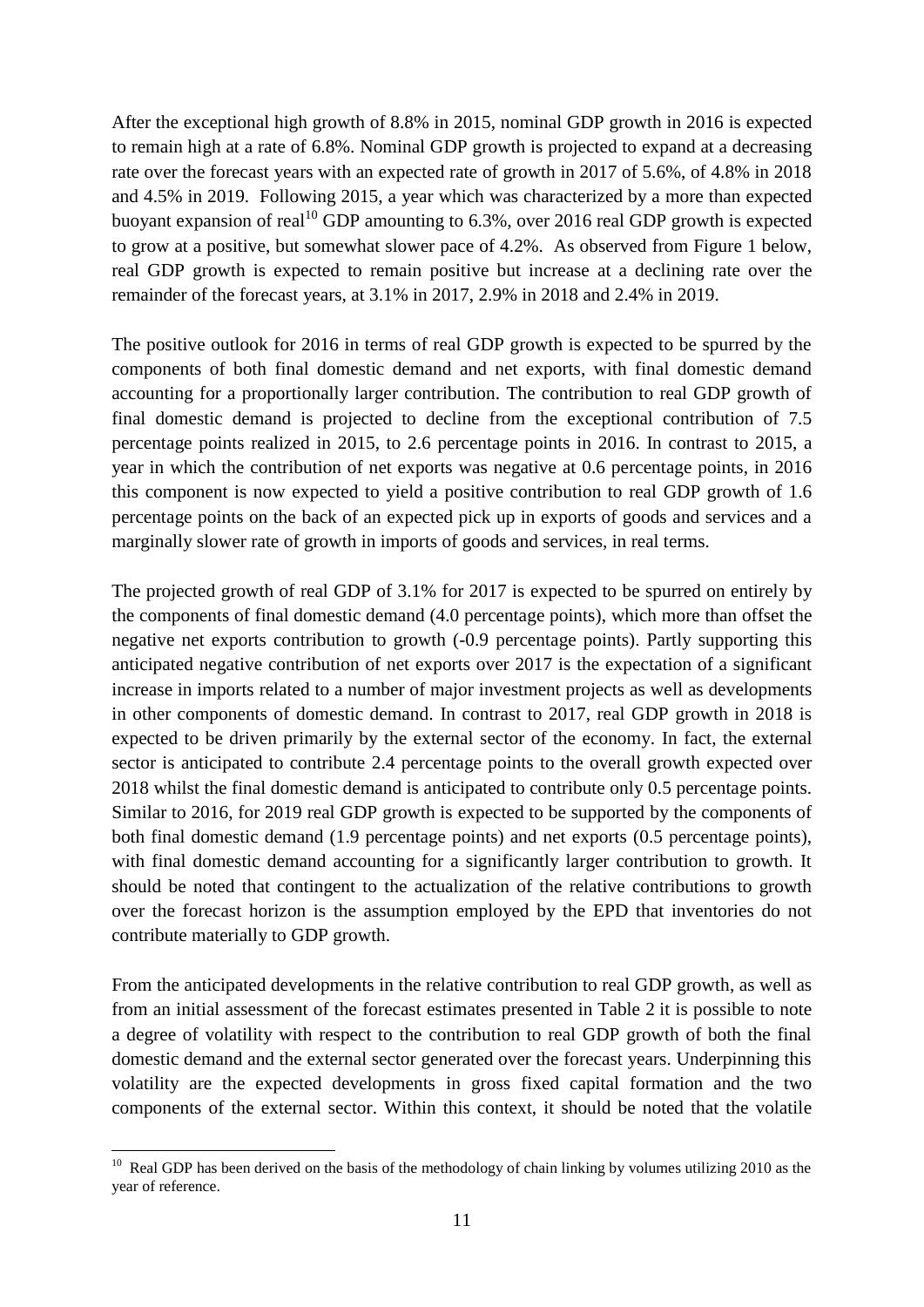nature of gross fixed capital formation and the underlying risks surrounding the components of the external sector are the two main factors which should be recognized as the main elements of risk surrounding the expected positive developments for real GDP growth over the forecast horizon. Furthermore, the expected developments in both the import and export deflators are of substantial importance to the projected impact that the components of net exports are expected to have on GDP growth in real terms.

Following the exceptional growth recorded in 2015 of 6.1% in nominal terms and of 4.9% in real terms, private final consumption expenditure<sup>11</sup> is expected to retain momentum and to expand over the entire forecast horizon. However, this expansion is anticipated to follow a path of decelerating growth over the forecast years. In nominal terms it is expected to expand at the slower rate of 5.0% in 2016 and to thereafter grow at 4.3% in 2017, retain its momentum over 2018 at 4.2% before expanding at a more subdued pace of 3.9% in 2019. Growth in real private final consumption expenditure in 2016 is anticipated to decelerate to 3.5% and to 2.4% in 2017 prior to maintaining approximately the same rate across both 2018 and 2019. Underpinning the expansionary path in private consumption expenditure over the forecast horizon are the anticipated developments within the labour market. As may be observed from Table 2, the EPD, across the entire forecast horizon, is anticipating a continuous growth in both compensation per employee and total employment, which, coupled with a stable unemployment rate around the low level of 5.3%, support the expected expansionary path of private final consumption expenditure. The forecasted growth in private final consumption expenditure over 2016 is to be also sustained by an anticipated increase in personal disposable income resulting primarily from a reduction in the tax burden which stems from a number of specific fiscal measures implemented by the Government within the Budget for 2016.

General government final consumption expenditure in 2015 grew in nominal terms by 6.5% and by 4.8% in real terms. The growth trajectory for government final consumption expenditure both in real and nominal real terms is expected to be positive but its pace is expected to vary extensively throughout the forecast horizon. In 2016, general government final consumption expenditure in nominal terms is expected be more subdued than in 2015 and grow by 4.1% prior to accelerating to 7.2% in 2017. Over 2018 it is still expected to grow but by a more restrained pace of 2.5%, whilst in 2019 it is expected to marginally accelerate and grow by 3.5%. A similar trajectory may be observed for government final consumption expenditure in real terms with an anticipated rate of growth in 2016 of 2.2%, an acceleration is expected for 2017 at 5.1% and the growth rates for 2018 and 2019 are projected to be 0.1% and 1.1% respectively. The MFAC notes that anticipated developments pertaining to the forecasted path of general government final consumption expenditure over the forecast horizon reflect the latest information available to the MFIN.

 $11$  It should be noted that within this report the figures presented for private final consumption expenditure also include NPISH.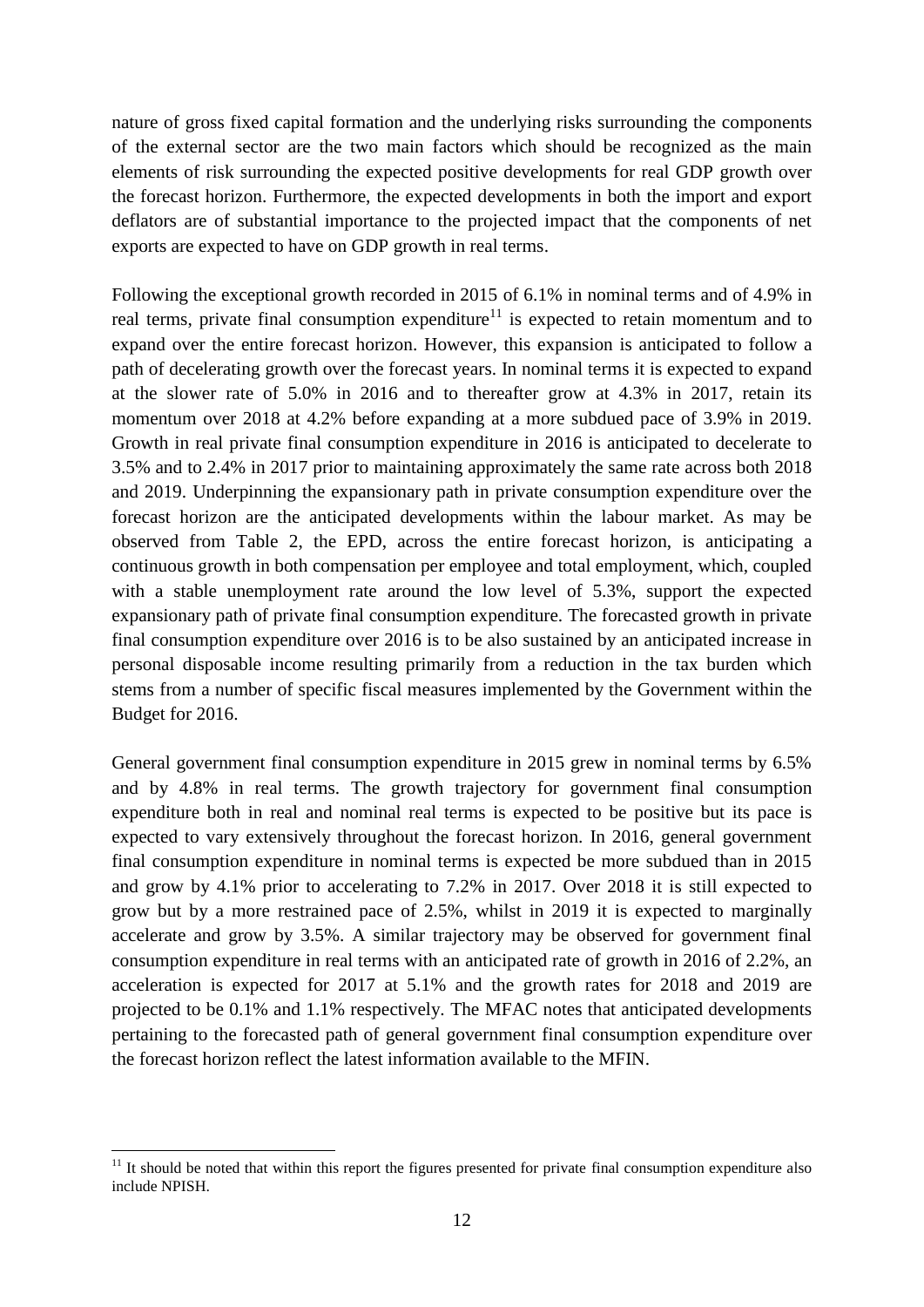Following the significant recorded growth of 27.7% over 2015 in nominal terms and 21.4% in real terms, gross fixed capital formation is expected to expand, but at a considerably more subdued paced in 2016, at 5.1% in nominal terms and 1.6% in real terms. This more subdued growth has to be placed within the context of the base effect generated from the significant growth recorded in 2015. In 2017, gross fixed capital formation, is expected to pick up pace and accelerate by 12.6% in nominal terms and 9.2% in real terms. After what are expected to be three consecutive years of considerable expansionary growth, between 2015 and 2017, in 2018 it is expected to decline by 1.2% in nominal terms and 3.9% in real terms. In the outer forecast year of 2019 gross fixed capital formation is expected to once again expand at a moderate pace of 5.5% in nominal and 2.5% in real terms. The historical and projected paths of this component of final domestic demand illustrate its underlying highly volatile nature.

Underpinning the marginal growth in gross fixed capital formation for 2016 is the projection of the materialization of a number of one-off public and private investments projects. It may be noted that the EPD expects the level of large scale investment projects within the energy sector, which drove the growth experienced in 2015, to be sustained over 2016. The projected expansion in 2017 is thereafter expected to be supported by a number of significant investments in the health and educational sectors, further investments in the energy sector, as well as the aviation sector. The relocation of the Institute of Tourism Studies (ITS) and the redevelopment of the former ITS site are also expected to contribute to the projected 2017 investment growth rate. It may be noted that one of the main factors contributing to the decline in gross fixed capital formation in 2018 is primarily the expectation of a decline in large scale energy related investment projects. Gross fixed capital formation is subsequently expected to pick up in 2019 on the back of a number of private and public investment projects which are expected to materialize within various sectors of the economy.

The MFAC positively notes that the EPD incorporated a number of projected investment streams within their forecast exercise which were identified following a series of high level meetings with the relevant entities. The MFAC acknowledges that an element of downside risk surrounds the realization of the projected path of gross fixed capital formation across the forecast horizon given that its realization is dependent on the effective absorption rate of the projected investment. However, the MFAC also notes that within the USP the EPD have indicated, that a number of possible large scale projects have been omitted from the forecast exercise either due to lack of available details pertaining to the particular project or due to a concrete risk of non-materialization of the project. This practice ensures that the projected path of gross fixed capital formation may be indeed viewed as one which is prudent across the entire forecast horizon. It should also be noted that the actualization of the estimates for gross fixed capital formation in real terms and thus its overall contribution to real GDP growth, also depends on the expected realization of the deflator for gross fixed capital formation which is forecasted to increase by around 3.0% throughout the entire forecast horizon.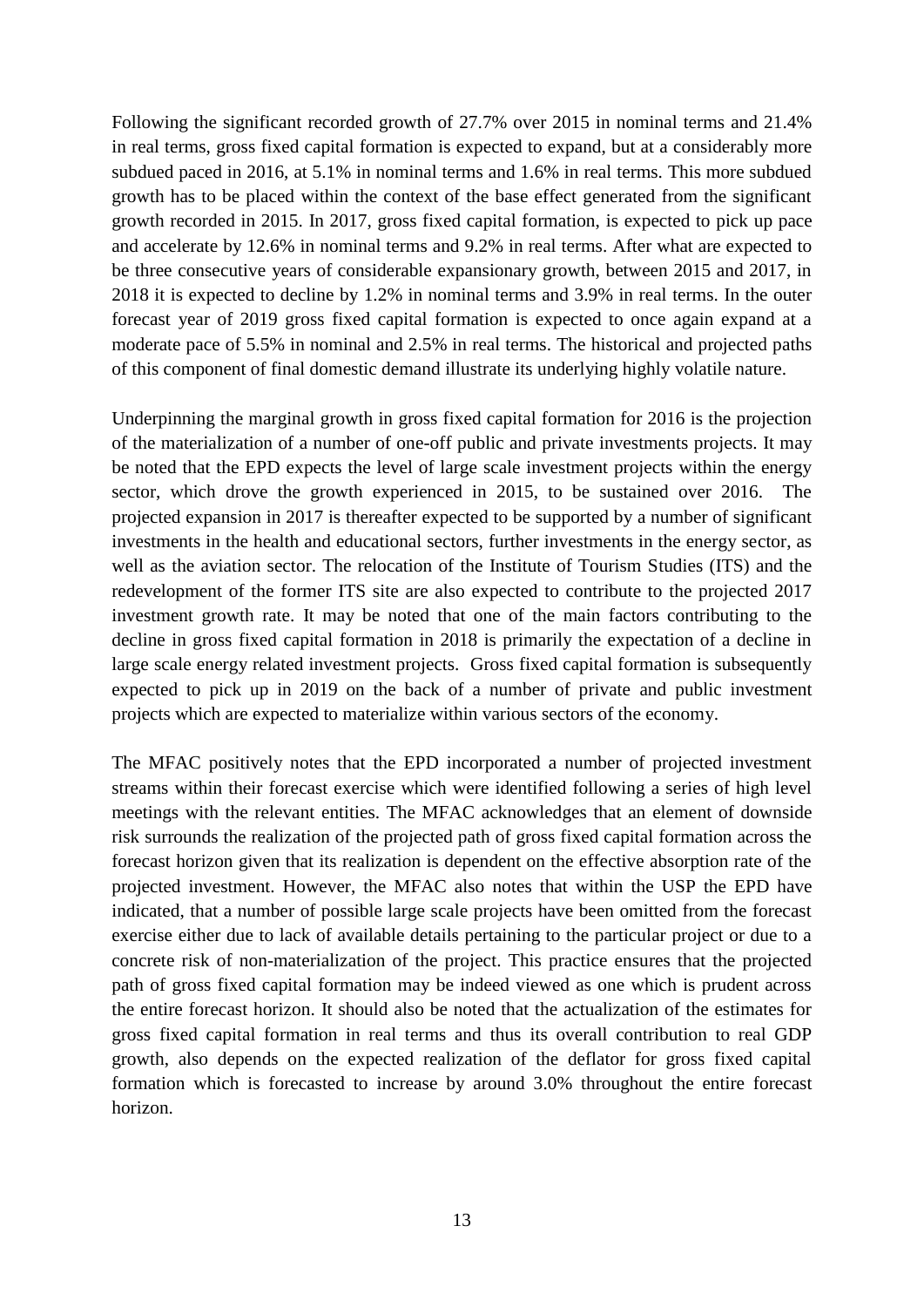The contribution of net exports to the real GDP growth is expected to fluctuate throughout the forecast years. In 2016, following the negative contribution registered for 2015, a positive contribution of 1.6 percentage points is expected. The contribution from this component is subsequently expected to experience a further turnaround in 2017 (-0.9 percentage points) prior to retaining a positive contribution over the remainder of the forecast horizon. This variation, in the relative contribution of net exports to real GDP growth across the forecast years is thus contingent on the realization of the projected path of both imports and exports in nominal terms as well as highly conditional on the actualization of projected import and export deflators.

Exports of goods and services are expected to expand in both real and nominal terms across the entire forecast horizon. In nominal terms exports of goods and services in 2016 are expected to be more subdued than in 2015 and expand by 3.2%, then after picking up pace in 2017 and 2018 and grow at 4.3% and 4.2% respectively, prior to marginally slowing down to 3.5% in 2019. Although the resultant impact of the forecasted deflator for exports of goods and services has not changed the overall outlook with respect to the anticipated expansionary path for exports of goods and services in real terms, it should be noted that variations do emerge in terms of magnitude and trajectory. In real terms exports of goods and services are expected to accelerate by 3.4% in 2016, to then slowdown in 2017 and 2018 and grow at 3.0% and 3.1% respectively prior to expanding at the more subdued rate of 2.0% in 2019. The EPD is anticipating that the expansion in exports of goods and services will be supported by various external factors. Crucial to the realization of the projected estimates is the assumption that the euro retains its relatively competitive exchange rate position and that the positive expansionary outlook in terms of GDP growth for Malta's main trading partners materializes. These two factors are anticipated to support the export performance of a number of manufacturing and service industries, as well as to support the tourism sector which is expected to grow over the forecast horizon. The EPD is anticipating that at the sectoral level the projected expansionary path in exports of goods and services will be principally driven by a strong performance in the pharmaceuticals industry, the tourism sector, the remote gaming sector, the other business services sector, as well as the other services sector.

The MFAC acknowledges that there is an element of risk surrounding the realization of the expected growth in exports over the forecast horizon. Variations with respect to the assumed projected path for the Euro and the possible negative impact on trade and tourism which could stem from potential fluctuations in the international geopolitical scenario may be viewed as downside risks thus mitigating the realization of the anticipated expansionary growth in exports of goods and services. Furthermore, another downside risk surrounding the actualization of this component over the forecast horizon, relates to the possibility of the expansionary outlook of Malta's main trading partners being less favourable than what is being assumed within the forecast exercise. Such uncertainties may be viewed as central elements of risk which have to be recognized within the assessment of the underlying forecast projections.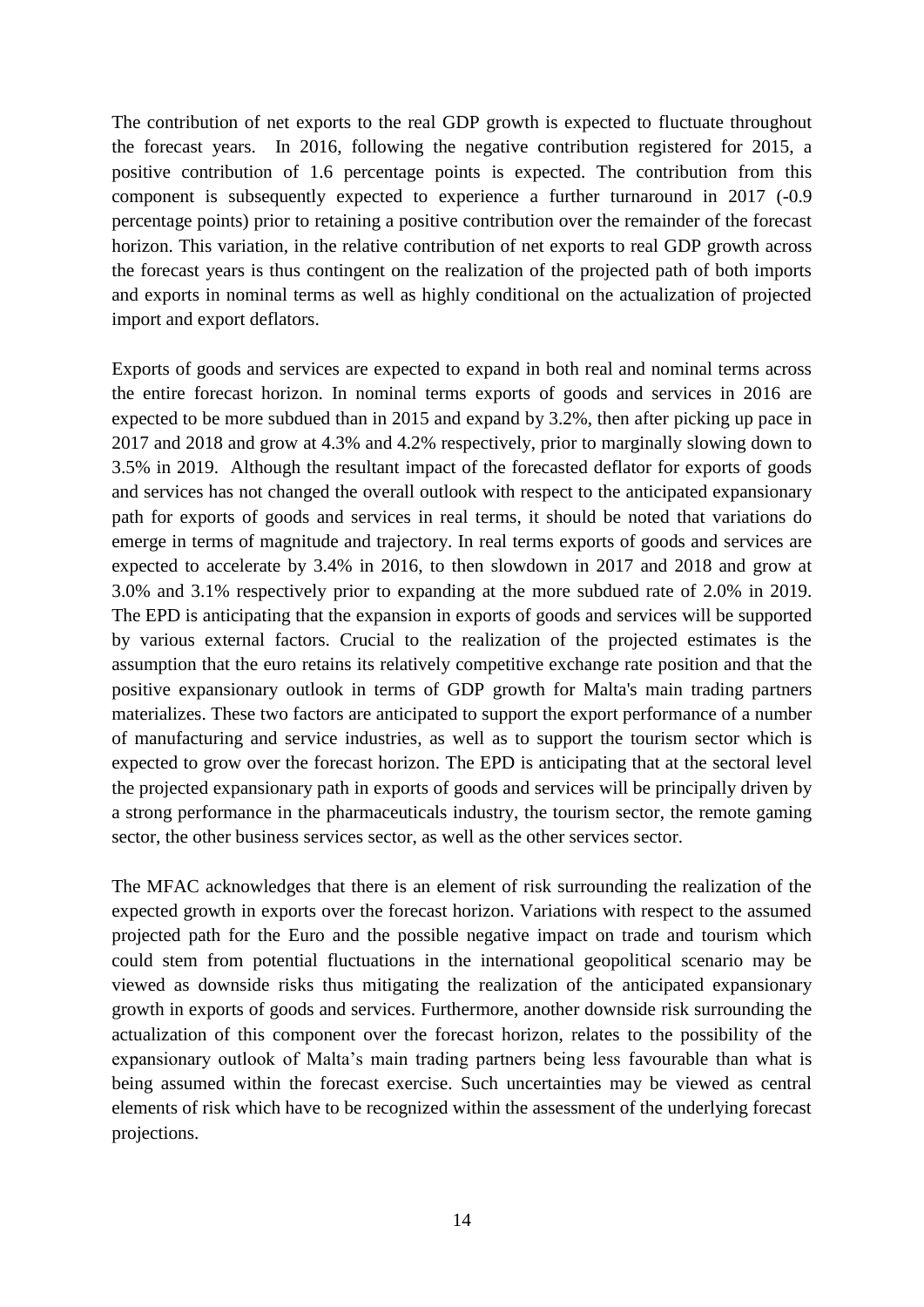Over the forecast horizon, imports of goods and services are expected to expand both in nominal and real terms. This expansion is however expected to be volatile and vary in terms of its relative magnitude from year to year. Over 2016, imports of goods and services are expected to be more subdued than in 2015, a year which registered an exceptional increase in gross fixed capital formation (which implicitly contained a relatively high import content) and it is anticipated to expand by 2.1% in nominal terms and 2.4% in real terms. This growth is expected to be driven by an expected expansion in both the components of final domestic demand and exports of goods and services. Over 2017, imports of goods and services are expected to accelerate by 5.1% in nominal terms and 3.9% in real terms. These projections are expected to be in part supported by an acceleration of gross fixed capital formation and an expansion of both private final consumption expenditure and exports of goods and services. The more subdued growth rates of 2.5% in nominal terms and 1.6% in real terms expected for 2018 are anticipated to be the result of a contraction in gross fixed capital formation. Subsequently, in 2019, imports of goods and services are expected to pick up marginally and grow by 3.2% in nominal terms and 1.7% in real terms spurred on by the anticipated expansion in both the components of final domestic demand and exports of goods and services. It should be noted that the expected developments within imports of goods and services over the forecast horizon, and in particular 2016 and 2017, are contingent on the realization of various key public and private investment projects which implicitly contain a relatively high import content and on the expected sustained expansion within a number of export oriented industries.

The main indicator for inflation and price stability within the economy, the Harmonized Index of Consumer Prices (HICP) is expected to accelerate from the 1.2% recorded in 2015 and reaching 1.6% in 2016. The HICP is expected to subsequently accelerate further in 2017 by 1.9% prior to marginally declining by 0.1 percentage points per year over the remainder of the forecast horizon. The acceleration of inflationary pressures over 2016 and 2017 is expected to be driven mainly by services prices as well as processed and unprocessed foods.

As may be observed from Table 2, the positive developments experienced within the labour market over 2015 are anticipated to be sustained across forecast years. Following the positive developments in employment growth over 2015 which recorded a growth rate of 3.5%, in 2016, employment growth is expected to grow, but by the marginally slower pace of 2.7%. Employment growth is projected to retain this positive momentum and grow at the same rate over 2017 prior to expanding by the marginally lower rates of 2.2% and 2.0% over 2018 and 2019 respectively. The historically low unemployment rate recorded in 2015 of 5.4% is expected to remain roughly stable throughout the forecast horizon. This positive outlook for both the unemployment rate and the rate of employment is expected to be supported by the projected developments in the economic environment as well as by the anticipated positive impact originating from the ongoing active labour market policies undertaken by the Government in relation to targeted segments of the labour market. In particular, one notes policies aimed towards raising the female participation rate. Furthermore, it should be noted that another factor which is anticipated to support the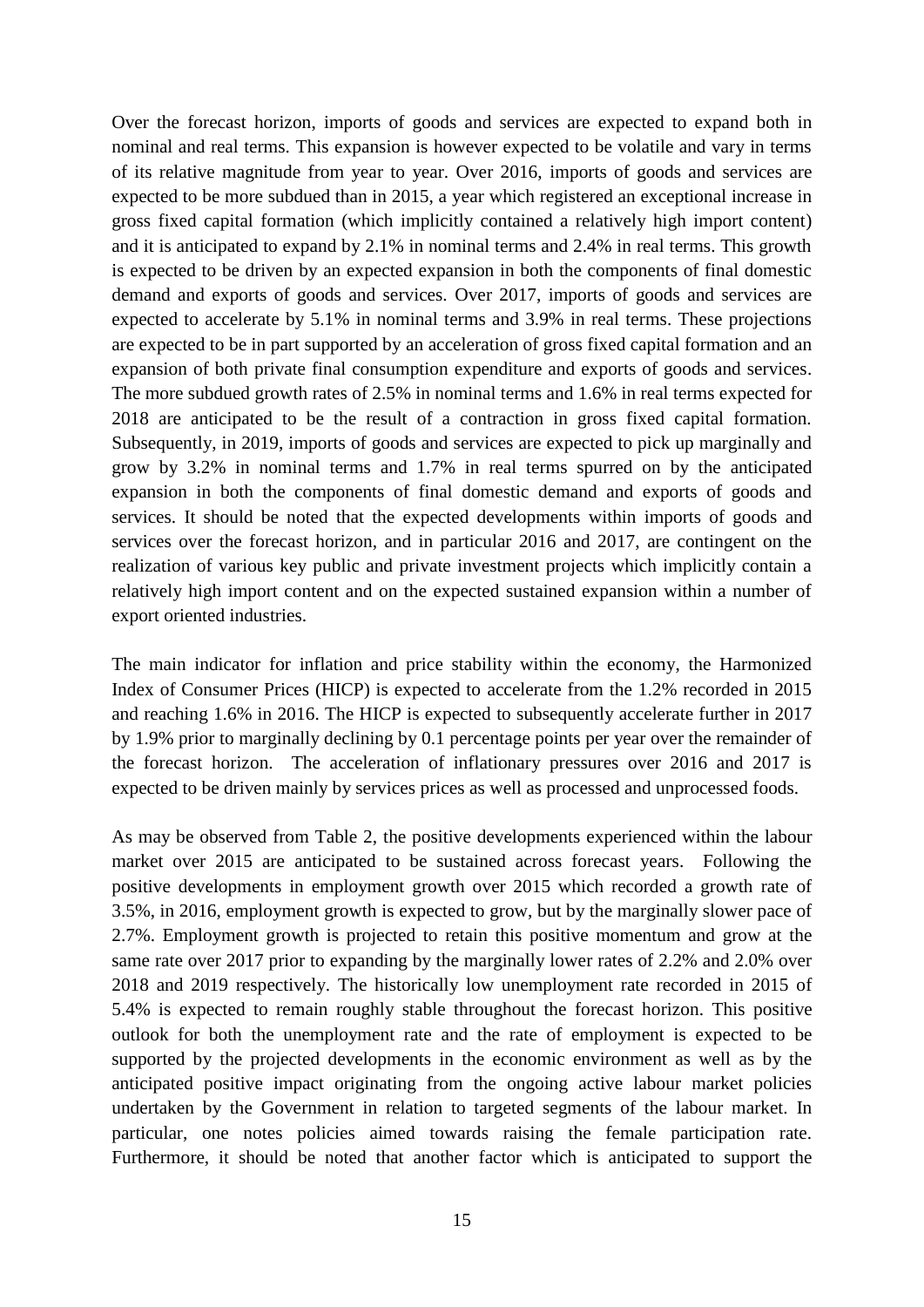projected expansion in the rate of employment growth over the forecast years are the projected developments in relation to the inflow of foreign workers.

Following 2015, a year which registered a significant increase in labour productivity of 2.7%, thus implying an improvement in Malta's overall competitiveness, over 2016 the EPD projects labour productivity to increase at 1.5%. This rate is above the average expected increase of around 0.5% throughout the remainder of the forecast horizon. Compensation per employee is projected to undertake an expansionary path over the forecast horizon and accelerate from the 1.7% actualized in 2015 to 2.8% over 2016 and to retain momentum and expand at around 2.5% per year over the remaining of the forecast years.

Following the contraction of 1.0% in 2015, over 2016, unit labour cost (in nominal terms) is expected to pick up and expand by 1.4% as a result of a rate of growth in compensation per employee which is now expected to outpace the growth in labour productivity, implying that increases in productivity growth are now expected to lag behind average wage growth thus increasing overall unit labour cost. This scenario is expected to be sustained throughout the remainder of the forecast horizon which projects unit labour cost to expand at an average of around 2.0% per year. The EPD expects the growth in real unit labour costs to contract by 1.2% over 2016, by 0.5% over 2017 and to thereafter remain constant as a consequence of the anticipated developments in price of output as measured by the GDP deflator.

The projected developments in potential output and the output gap<sup>12</sup> over the forecast horizon are presented within Table 2. As already positively noted by the MFAC in past forecast exercises, the EPD generates these two estimates utilizing a methodology commonly agreed upon with the COM, namely, the production function approach. Over the forecast horizon, MFIN is projecting an overall gradual deceleration in potential output growth, from the 4.5% recorded in 2015 to 4.2% over both 2016 and 2017 and to subsequently decline to 3.4% and 2.8% respectively over 2018 and 2019. Supporting the projected path of potential output over 2016 and 2017 are the anticipated positive developments in labour productivity and employment growth coupled with the expected growth in gross fixed capital formation. The fall in potential output in the outer forecast years is in part driven by the projected deceleration in employment growth and the expected developments in gross fixed capital formation. The EPD projects a positive but narrowing output gap over 2016 to 2018, from a positive 1.6% of potential output in 2016, to 0.1% of potential output in 2018, culminating with a slightly negative output gap in 2019. This trajectory is underpinned by the anticipated developments in real GDP growth and the EPD's estimated level of potential output.

 $12$  A positive output gap denotes that actual output growth is projected to exceed potential output growth.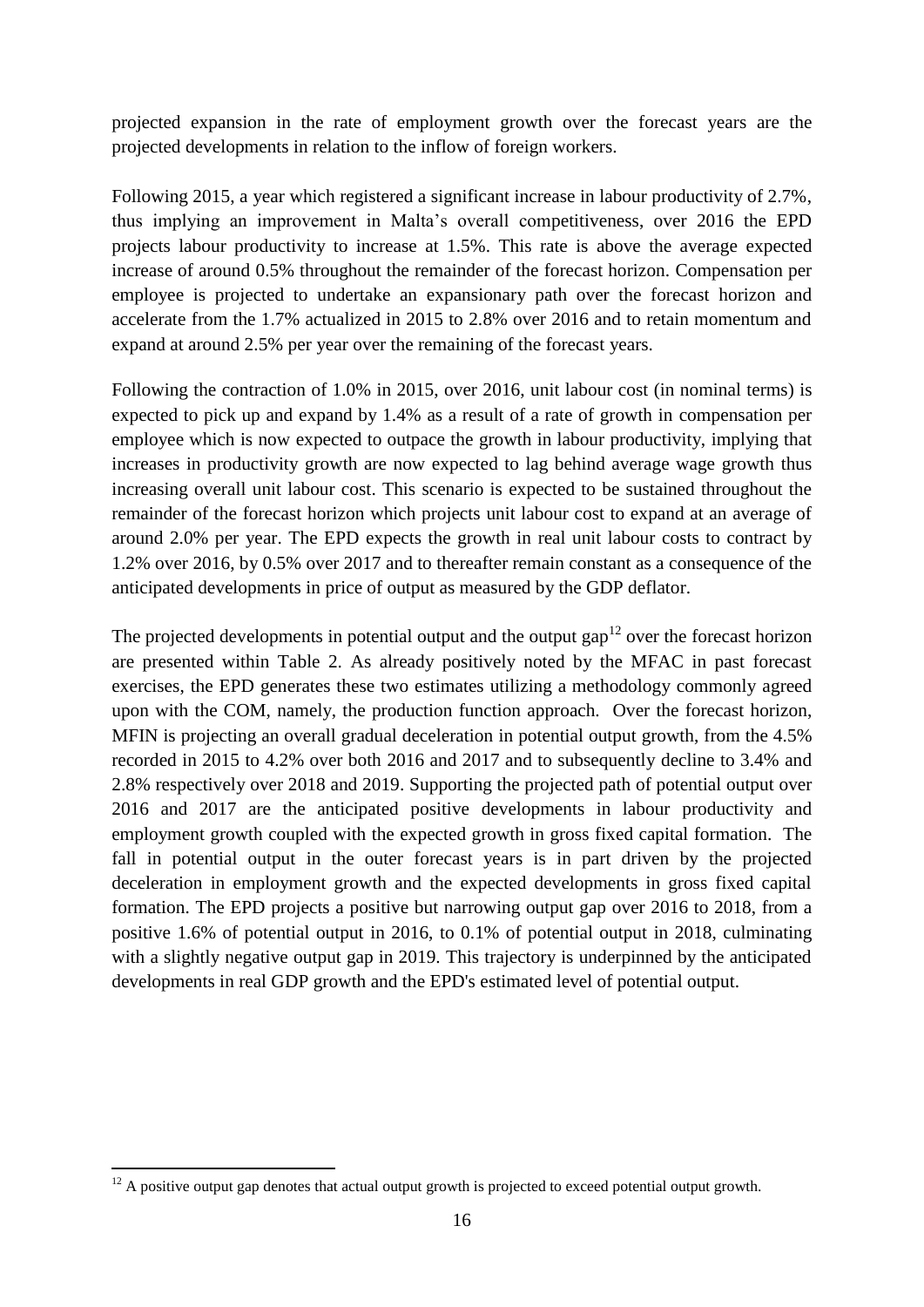## **6. Comparison of the MFIN's Draft Budgetary Plan 2016 forecast for the year 2015 to the actualized data for 2015.**

This section provides an assessment of the forecast estimates presented by the MFIN for the year 2015 within their October 2015 forecast exercise against the actualized figures for the same year, as presented within the USP. Table 3 presents a comparison of the actualized 2015 macroeconomic variables with the MFIN October 2015 forecast. The statistics published by the NSO (release no.041/2016) on 8 March 2016 portray a growth rate of real GDP for 2015 amounting to 6.3%, demonstrating that the estimate forecasted by MFIN of 4.2% in their October forecast exercise was to an extent a rather cautious estimate. Within this context, it is noteworthy to highlight that a number of revisions have been undertaken within the GDP components by the NSO between the news releases of 8 March 2016 and that of 4 September 2015 (release no.163/2015).

Examining the contribution to real GDP growth generated by its various components it may be noted that there are no significant divergences with respect to the overall impact that the final domestic demand and the net exports components were expected to produce in terms of their contribution to real GDP growth. However, as may be observed from Table 3, a number of divergences do emerge in relation to the relative scale of the component's contribution. Compared to the realized figures, final domestic demand was forecasted to contribute 1.4 percentage points less and net exports was expected to yield a larger negative contribution to real GDP growth. Evaluating the individual components of final domestic demand, it may be observed that the discrepancy of 1.4 percentage points in the contribution of real GDP growth between the forecast estimate and the actualized figure for 2015 is primarily attributable to a more than expected increase in both private final consumption expenditure and government final consumption expenditure in 2015 when compared to the forecasted pick up. It should be noted that the marginal negative contribution of 0.5 percentage points of changes in inventories to real GDP growth recorded in 2015 is another discrepancy which emerges from the comparison to the October 2015 forecast exercise, which presented a zero contribution to real GDP growth. This discrepancy stems from the current practice employed by MFIN to assume a zero contribution rate to growth over the forecast horizon for this component.

Examining the external sector, it may be observed that whereas only imports of goods and services, in real terms, were expected to expand in 2015, with export levels projected to remain constant at 2014 levels, the performance of both components was however more buoyant than anticipated. More favourable external conditions than expected resulted in an expansion of real exports of goods and services amounting to 2.4%. Furthermore, the higher than expected growth in private final consumption expenditure supported a higher than anticipated growth in real imports of goods and services which expanded by 3.0% compared to the projected more subdued growth rate of 1.4%. These developments implicitly led to a forecasted contribution to real GDP growth for net exports which generated a higher negative contribution, of 1.9 percentage points, compared to the negative contribution of 0.6 percentage points registered for 2015.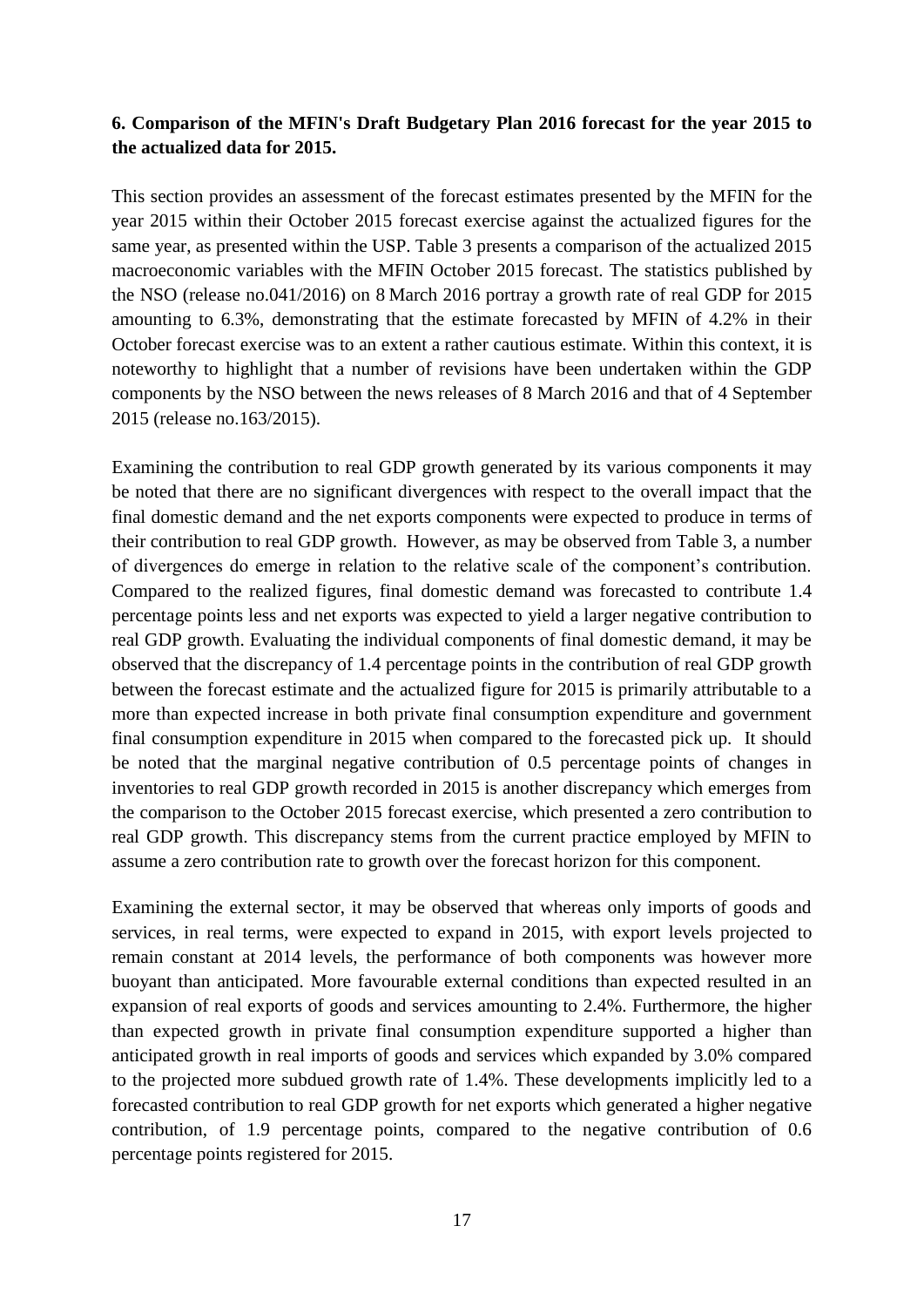#### **Table 3: A comparison of the actualized 2015 macroeconomic variables with the MFIN's Draft Budgetary Plan 2016 forecast for the year 2015<sup>13</sup> .**

|                                                                | 2015          |                           |  |
|----------------------------------------------------------------|---------------|---------------------------|--|
| At current prices                                              | <b>Actual</b> | <b>MFIN</b><br><b>OCT</b> |  |
| Private final consumption expenditure <sup>14</sup>            | 6.1           | 4.3                       |  |
| General government final consumption expenditure               | 6.5           | 2.9                       |  |
| Gross fixed capital formation                                  | 27.7          | 27.2                      |  |
| Exports of goods and services                                  | 4.0           | 2.5                       |  |
| Imports of goods and services                                  | 4.4           | 3.8                       |  |
| <b>Nominal GDP</b>                                             | 8.8           | 6.5                       |  |
| At chain linked volumes by year (reference year 2010)          |               |                           |  |
| Private final consumption expenditure                          | 4.9           | 3.5                       |  |
| General government final consumption expenditure               | 4.8           | 1.0                       |  |
| Gross fixed capital formation                                  | 21.4          | 21.4                      |  |
| Exports of goods and services                                  | 2.4           | 0.0                       |  |
| Imports of goods and services                                  | 3.0           | 1.4                       |  |
| <b>Real GDP</b>                                                | 6.3           | 4.2                       |  |
| Contributions to real growth (percentage points) <sup>15</sup> |               |                           |  |
| Final domestic demand                                          | 7.5           | 6.1                       |  |
| Inventories                                                    | $-0.5$        | 0.0                       |  |
| Net exports                                                    | $-0.6$        | $-1.9$                    |  |
| <b>Inflation rate</b>                                          |               |                           |  |
| <b>HICP</b>                                                    | 1.2           | 1.0                       |  |
| Labour market                                                  |               |                           |  |
| Employment growth <sup>16</sup>                                | 3.5           | 1.9                       |  |
| Unemployment Rate <sup>17</sup>                                | 5.4           | 5.8                       |  |

*Sources: Economic Policy Department, Ministry for Finance, National Statistics Office*

A further discrepancy which is observed pertains to the projection for the unemployment rate of 5.8% compared to the actualized 5.4%, implying a better than expected performance within the labour market. The projected developments in the overall price level, as measured by the HICP, where also projected to be more subdued, at 1.0% compared to the actualized 1.2% recorded over 2015. The variation in employment growth between the projection of 1.9% and the actualized growth of 3.9% is in large part explained by the different definitions utilized for total employment between the USP and the October 2015 forecast exercise, which implies that the two figures are therefore not strictly comparable. The MFAC is of the

<sup>&</sup>lt;sup>13</sup> Forecast estimates represent growth rates unless stated otherwise.

<sup>&</sup>lt;sup>14</sup> Includes NPISH final consumption expenditure

<sup>&</sup>lt;sup>15</sup> Chain-linking by volumes gives rise to the contributions of GDP not adding up to the aggregate real GDP series.

<sup>&</sup>lt;sup>16</sup> The estimate for the percentage change in employment growth recorded in 2015 within the USP is based upon the National Accounts definition of total employment, whilst the forecast estimated for 2015 within the DBP 2016 is based upon the Eurostat Labour Force Survey (LFS) definition of total employment based on the resident population concept. Hence the two are not strictly comparable.

<sup>&</sup>lt;sup>17</sup> The estimate for the unemployment rate in percentage terms follows the Eurostat harmonized definition.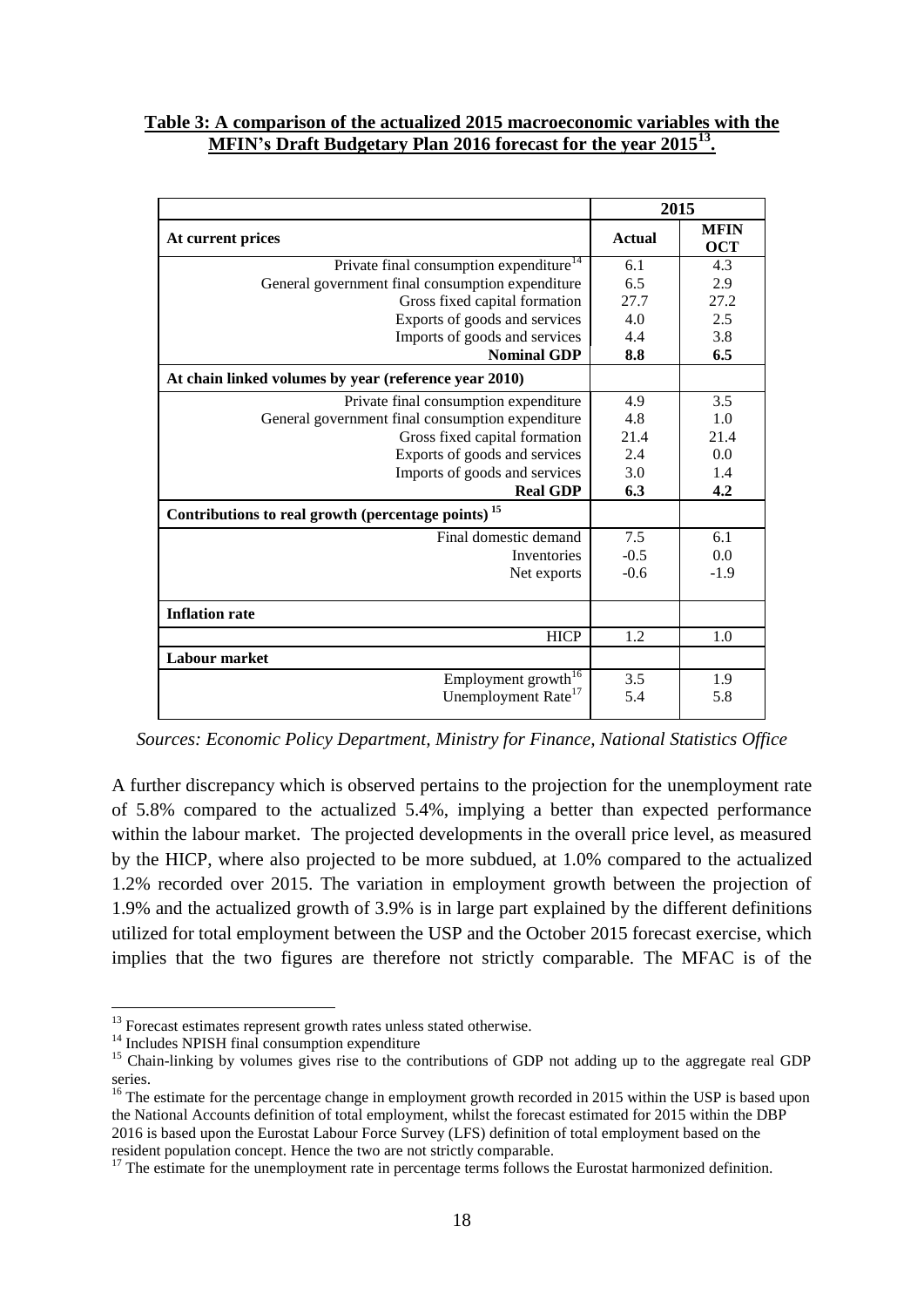opinion that the use of a consistent definition across forecasting rounds would ensure a more congruent assessment process.

## **7. A comparative analysis of the macroeconomic projections presented in the Update of the Stability Programme 2016-2019.**

This section of the report provides a comparison of a number of macroeconomic variables as projected by different institutions for the Maltese economy. More specifically, the forecast estimates of the MFIN will be compared to those published by the COM (February 2016) and by the CBM (April 2016). It is important to highlight at the outset that different institutions produce forecasts at different points in time and thus discrepancies between the estimates could be influenced by the level of information available at the set cut-off date for the relative forecasts. In particular, the forecast exercise undertaken by the COM in its Winter forecast only makes use of GDP data available up to and including the first three quarters of 2015. This is in contrast to the forecasts being presented in this section by the MFIN and the CBM, whereby both institutions use the full year of GDP data available for 2015 as a base within the respective forecasting exercises. One also notes variations in relation to the relative input data used by the different institutions with respect to the labour market. In fact, the forecast exercises undertaken by the COM and by the CBM make use of data available up to and including the first three quarters of 2015. On the other hand, the MFIN forecast estimates are based on input data covering the full year 2015. This section also includes an evaluation of the revisions presented by the MFIN in this report, for 2016, in comparison to the forecast for year 2016 provided in the DBP document which was published in October 2015.

Table 4 provides a summary of the forecasts presented by each institution for 2016 and 2017 generated over the recent months. In this regard, one should be very cautious in the undertaking of a comparison of the COM Winter forecast with the current MFIN forecasts given that these are not strictly comparable. On the other hand, both the forecasts being presented by the CBM and the forecasts of the MFIN are comparable. The focus of this section will be on the forecasts for the years 2016 and 2017 given that both the COM and the CBM present forecasts up to year 2017. Figure 2 and Figure 3 provide a graphical illustration of the estimated differences in the specific components which make up real GDP.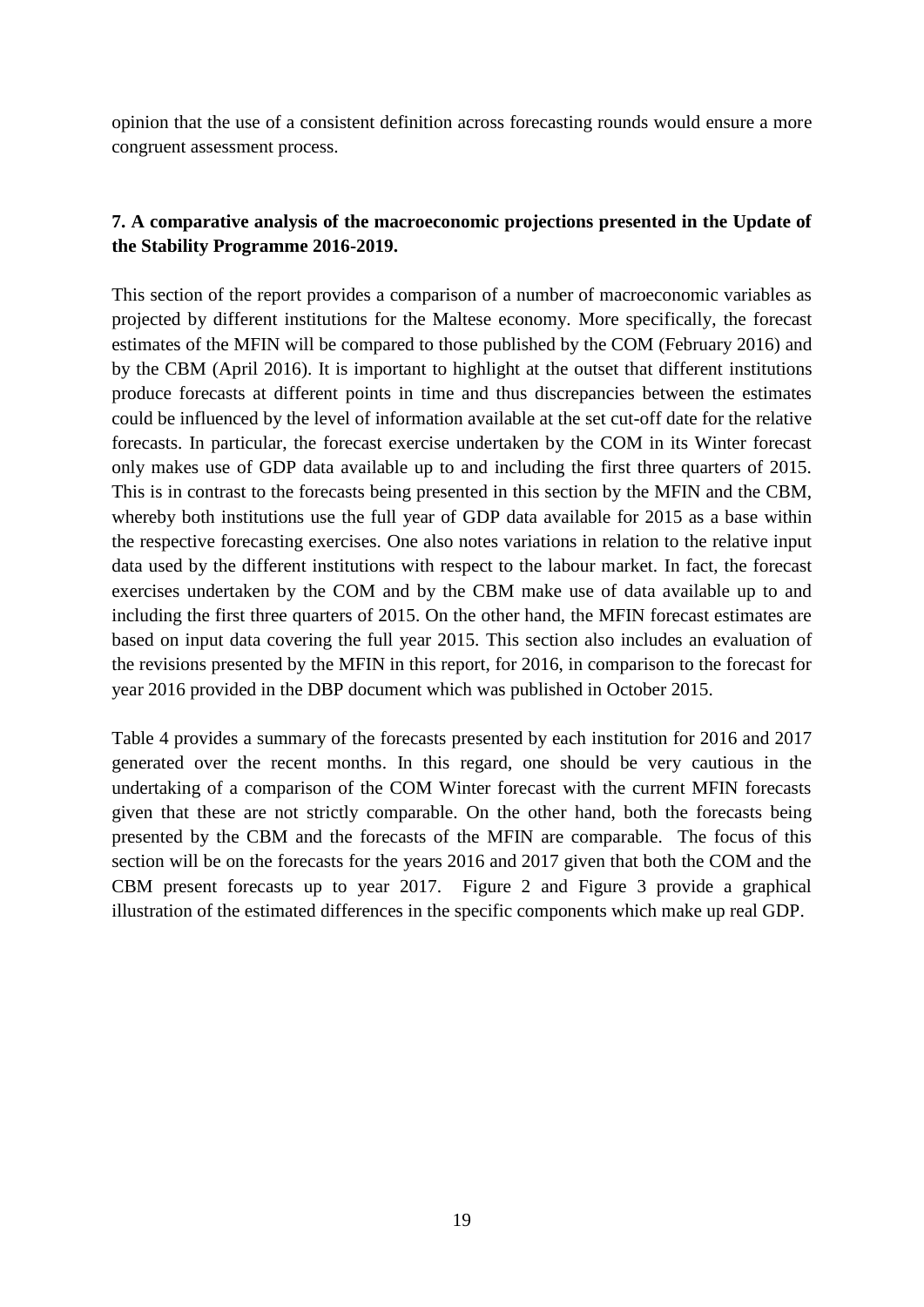|                                                                   | 2016                              |                           |                   | 2017                     |                           |                   |                          |
|-------------------------------------------------------------------|-----------------------------------|---------------------------|-------------------|--------------------------|---------------------------|-------------------|--------------------------|
| At chain linked volumes by year<br>(reference year 2010)          | <b>MFIN</b><br><b>OCT</b><br>2015 | <b>MFIN</b><br><b>APR</b> | COM<br><b>WIN</b> | <b>CBM</b><br><b>APR</b> | <b>MFIN</b><br><b>APR</b> | COM<br><b>WIN</b> | <b>CBM</b><br><b>APR</b> |
| Private final consumption expenditure <sup>19</sup>               | 2.9                               | 3.5                       | 3.4               | 4.4                      | 2.4                       | 2.6               | 3.6                      |
| General government final consumption<br>expenditure               | 1.9                               | 2.2                       | 4.9               | 5.0                      | 5.1                       | 6.3               | 6.3                      |
| Gross fixed capital formation                                     | $-8.0$                            | 1.6                       | $-2.6$            | 6.9                      | 9.2                       | 1.0               | 0.6                      |
| Exports of goods and services                                     | 3.9                               | 3.4                       | 4.5               | 2.9                      | 3.0                       | 4.8               | 3.2                      |
| Imports of goods and services                                     | 1.7                               | 2.4                       | 3.5               | 2.7                      | 3.9                       | 4.7               | 2.6                      |
| <b>Real GDP</b>                                                   | 3.6                               | 4.2                       | 3.9               | 5.3                      | 3.1                       | 3.4               | 4.2                      |
| Contributions to real growth (percentage<br>points) <sup>20</sup> |                                   |                           |                   |                          |                           |                   |                          |
| Final domestic demand                                             | 0.3                               | 2.6                       | 2.2               | 4.7                      | 4.0                       | 2.8               | 3.2                      |
| Inventories                                                       | 0.0                               | 0.0                       | 0.0               | 0.0                      | 0.0                       | 0.0               | $0.0\,$                  |
| Net exports                                                       | 3.3                               | 1.6                       | 1.7               | 0.5                      | $-0.9$                    | 0.5               | 1.0                      |
| <b>Deflators</b>                                                  |                                   |                           |                   |                          |                           |                   |                          |
| Private final consumption expenditure                             | 2.0                               | 1.5                       | 1.7               | N/A                      | 1.9                       | 2.1               | $\rm N/A$                |
| General government final consumption<br>expenditure               | 3.2                               | 1.8                       | N/A               | N/A                      | 2.0                       | N/A               | N/A                      |
| Gross fixed capital formation                                     | 1.9                               | 3.5                       | N/A               | N/A                      | 3.0                       | N/A               | N/A                      |
| Exports of goods and services                                     | 1.7                               | 0.1                       | N/A               | N/A                      | 1.3                       | N/A               | N/A                      |
| Imports of goods and services                                     | 1.3                               | $-0.2$                    | N/A               | N/A                      | 1.2                       | N/A               | N/A                      |
| <b>GDP</b> Deflator                                               | 2.5                               | 2.6                       | 2.5               | 2.1                      | 2.5                       | 2.6               | 2.0                      |
| <b>Inflation rate</b>                                             |                                   |                           |                   |                          |                           |                   |                          |
| Overall HICP                                                      | 1.8                               | 1.6                       | 1.7               | 1.2                      | 1.9                       | 2.1               | 1.8                      |
| Labour market                                                     |                                   |                           |                   |                          |                           |                   |                          |
| Employment growth <sup>21</sup>                                   | 2.0                               | 2.7                       | 2.4               | 3.7                      | 2.7                       | 2.4               | 3.3                      |
| Unemployment Rate <sup>22</sup>                                   | 5.6                               | 5.3                       | 5.4               | 5.1                      | 5.3                       | 5.4               | 5.2                      |
| Compensation per Employee <sup>21</sup>                           | 3.2                               | 2.8                       | 3.4               | 1.7                      | 2.4                       | 3.4               | 2.4                      |
| Labour productivity <sup>21,23</sup>                              | 1.6                               | 1.5                       | 1.5               | N/A                      | 0.4                       | 1.0               | N/A                      |
| Unit Labour Cost <sup>21</sup>                                    | N/A                               | 1.4                       | 1.9               | 0.2                      | 2.0                       | 2.4               | 1.5                      |
| Real Unit Labour Cost <sup>21</sup>                               | N/A                               | $-1.2$                    | $-0.6$            | N/A                      | $-0.5$                    | $-0.2$            | $\rm N/A$                |
| <b>Supply Side</b>                                                |                                   |                           |                   |                          |                           |                   |                          |
| Potential GDP (y-o-y % change)                                    | 3.4                               | 4.2                       | 3.9               | N/A                      | 4.2                       | 3.7               | N/A                      |
| Output Gap (% of potential GDP)                                   | 0.6                               | 1.6                       | 1.0               | N/A                      | 0.6                       | 0.6               | N/A                      |

# **Table 4: Comparison of macroeconomic projections. <sup>18</sup>**

*Sources: Ministry for Finance, Central Bank of Malta, European Commission*

 $18$  Forecast estimates represent growth rates unless stated otherwise.

<sup>&</sup>lt;sup>19</sup> Includes NPISH final consumption expenditure.

<sup>&</sup>lt;sup>20</sup> Chain-linking by volumes gives rise to the contributions of GDP not adding up to the aggregate real GDP series

 $21$  The estimates, across all the institutions, are based upon the National Accounts definition of total employment.

 $^{22}$  The estimate, across all the institutions, follow the Eurostat harmonized definition.

<sup>&</sup>lt;sup>23</sup> Real GDP per persons employed.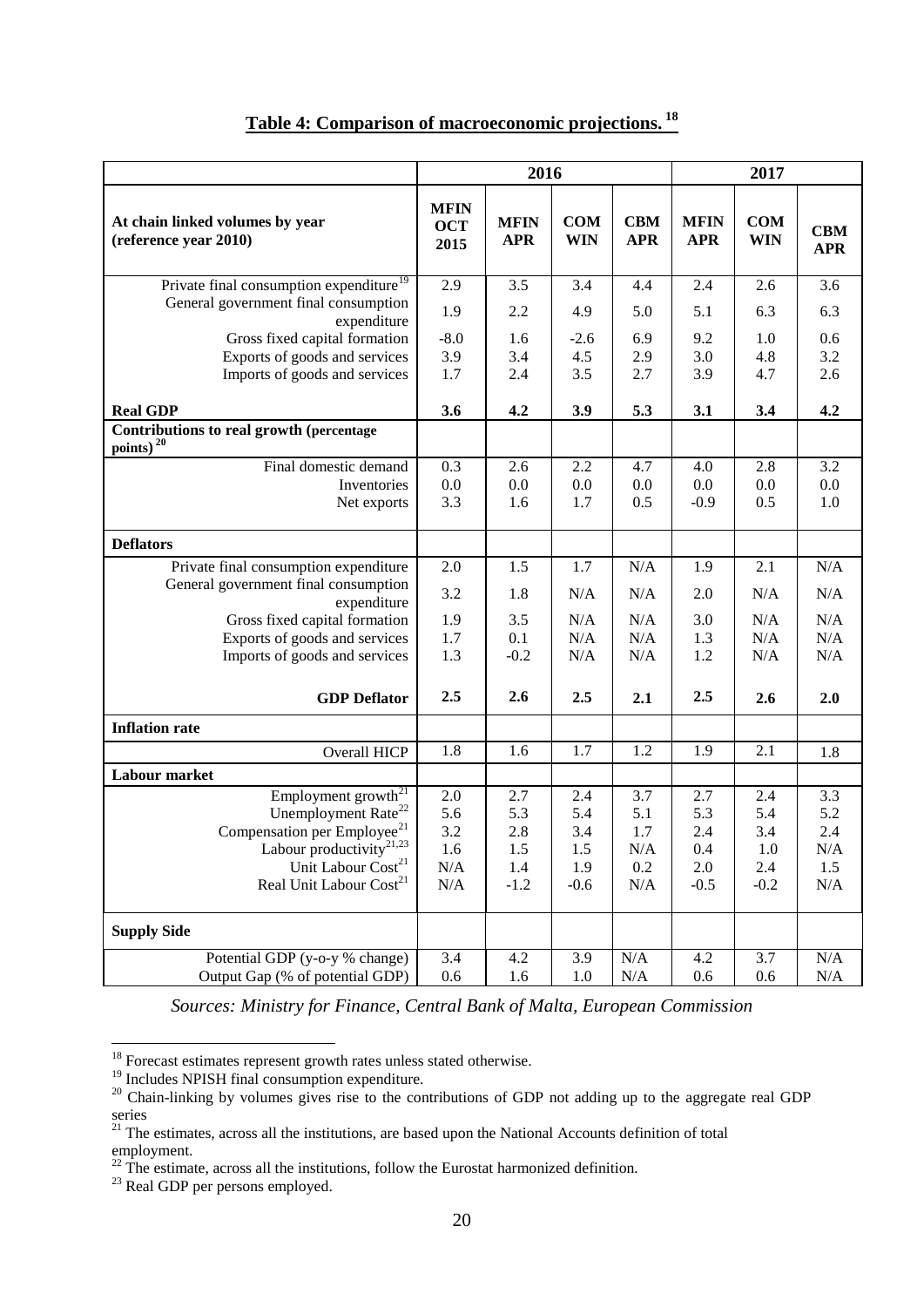

*Sources: Economic Policy Department, Ministry for Finance*



*Sources: Economic Policy Department, Ministry for Finance*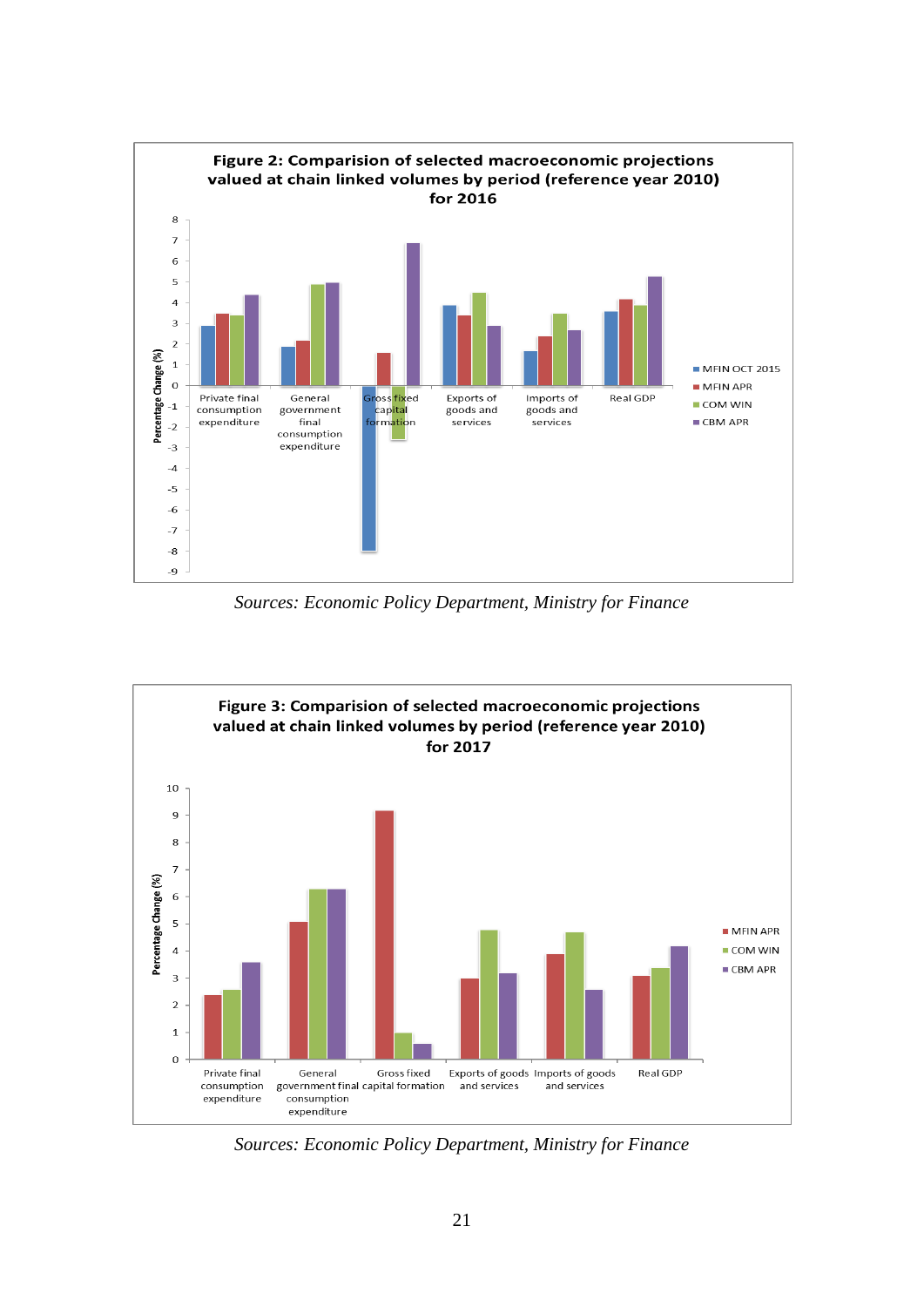## **7.1 A comparison of the macroeconomic projections in the USP (April 2016) with those generated by the Central Bank of Malta in its Annual Report for 2015 (April 2016).**

Following the stronger than expected performance registered for the Maltese economy in 2015, both institutions expect the growth rate in real GDP to slow down for 2016 and to slow down further for 2017. For both years, the expected growth rate of real GDP is forecasted to be higher in the CBM estimates. Data provided in Table 4 shows the differences in growth projections by the two institutions. For 2016, both institutions expect the domestic side of the economy to be the main driving force for GDP growth. The contribution to growth from the domestic side of the economy is projected by the CBM to reach 4.7 percentage points compared to the 2.6 percentage points projected by the MFIN. The CBM estimates in fact project higher expected growth rates for each of the domestic component aggregates. In particular, one notes the expected increase in investment expenditure being forecasted by the CBM for 2016, which is expected to grow by a further 6.9% in real terms following the significant increase of 21.4% registered for 2015. This contrasts to the rate projected by the MFIN which stands at a moderate 1.6%. As to the contribution of the external sector to GDP growth, the forecast of the MFIN is stronger when compared to the CBM forecast. The MFIN are projecting a contribution of 1.6 percentage points to GDP growth compared to the low 0.5 percentage points contribution forecasted by the CBM. This divergence is mainly due to the higher anticipated increase in exports of goods and services by the MFIN for 2016.

For 2017 both institutions forecast a still strong and positively contributing domestic demand sector to GDP growth. The contribution from the domestic side of the economy is expected to slow down in 2017 when compared to 2016 in case of the CBM whilst the contribution from the domestic demand side is projected to increase further by the MFIN. This difference mainly arises from the expected developments by both institutions within the gross fixed capital formation component. Investment expenditure is forecasted to grow at a high rate of 9.2% in 2017 within the MFIN forecasts in comparison to the low rate of growth of 0.6% projected in the CBM figures. The lower expected GDP growth rate for 2017 projected by the MFIN in comparison to the CBM is also due to the varying projected contribution from the external sector of the economy for 2017. Whilst the CBM expects a positive contribution from the external sector in 2017, the MFIN forecast projects that the contribution from the external sector will turn negative. The varying views for the external component of the economy for 2017 between institutions hinges on the contrasting developments expected for 2017 in the domestic side of the economy. The projected differences particularly for the gross fixed capital formation component are expected to primarily influence the import component of the economy given that both institutions expect exports to pick up relatively well in 2017.

Inflation projections provided by the CBM show that the annual rate of inflation, measured by the HICP, is expected over 2016 to remain unchanged from 2015, at 1.2%, before it accelerates to 1.8% in 2017. The CBM projection is based on a set of technical assumptions related to the expected behaviour of exchange rates and the international price of oil. This contrasts to the expectation of the MFIN whereby the inflation rate for 2016 is expected to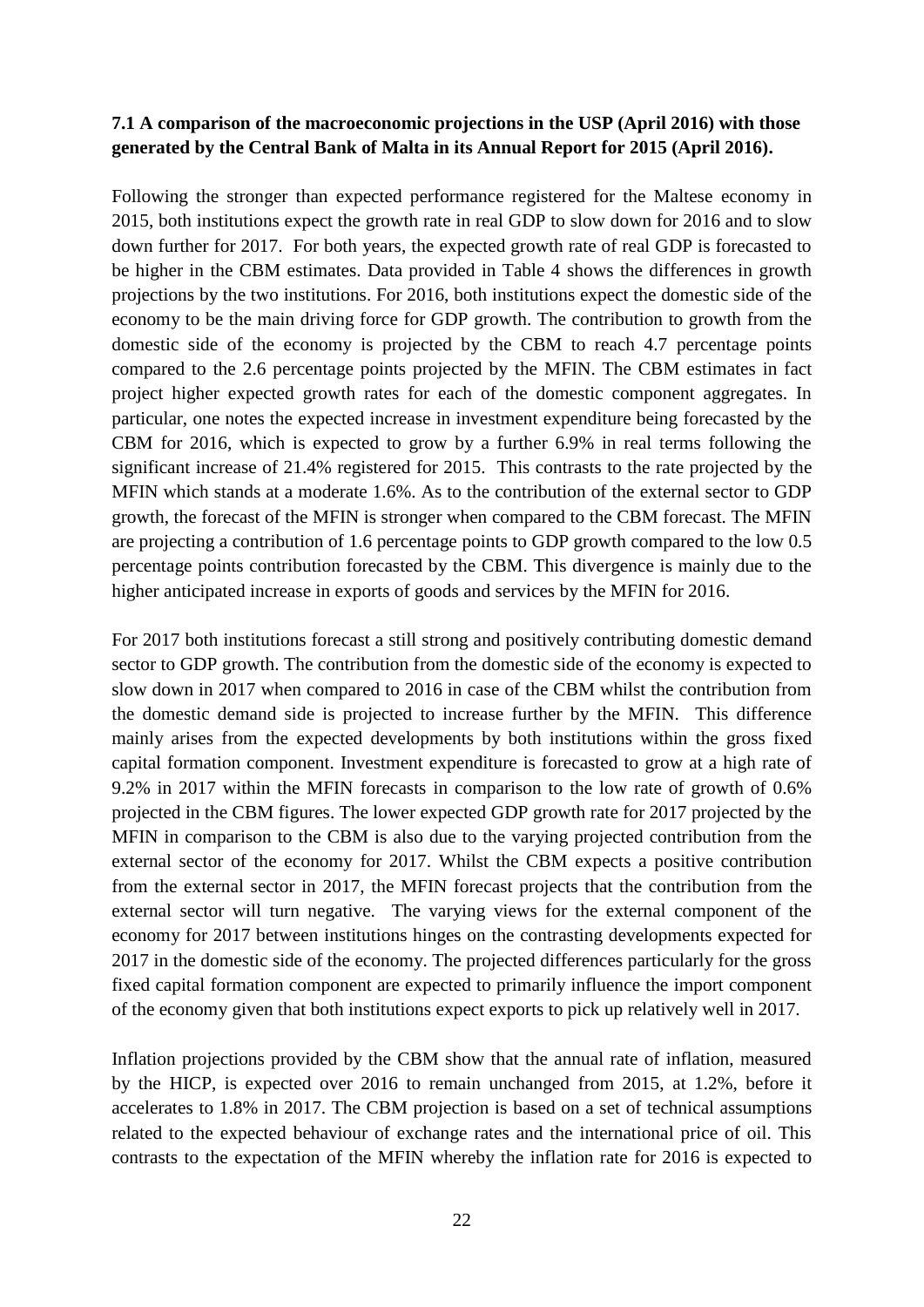rise to 1.6% from the 1.2% registered for 2015. A further acceleration to 1.9% is projected for 2017, which is relatively similar to the rate expected by the CBM.

Some similarities are also noted in the expected trajectory for employment growth and the unemployment rate over the 2016 and 2017. Both institutions expect employment to grow in 2016 with the rate of growth expected by the CBM to be relatively higher (3.7% compared to 2.7%). Furthermore, the rate of growth expected for 2016 by the CBM is higher when compared to the rate registered for 2015 of 2.9%. This view is the result of an expected acceleration within the private sector labour market which will exceed the expected moderate increase in employment growth within the general government sector. The expected rate of employment growth for 2017 by the CBM is still forecasted to be higher than that provided by the MFIN reaching 3.3% compared to the 2.7% expected increase by the MFIN. The unemployment rates forecasted by both institutions for 2016 and 2017 are expected to reflect the ongoing labour market policies, thus contributing to reach rates which are below the expected overall EU averages for this indicator of economic activity. Both institutions expect the unemployment rate to hover around the 5.2% rate.

## **7.2 A comparison of the macroeconomic projections in the USP (April 2016) with those generated by the European Commission in its Winter Forecast (February 2016).**

Real GDP is projected in the COM forecast to grow at a rate of 3.9% for 2016 and at a rate of 3.4% in 2017. Such developments have to be analysed in the light of the projected rate of growth in real GDP of 4.9% for 2015 published in the Winter forecasts of the COM on 4 February 2016. The COM publication does not include the latest data published by the NSO for the full year of 2015 and this contrasts to the MFIN (April 2016) forecast which assumes that the data for the full year 2015 is taken into account. As a result, one should highlight at the outset that the two sets of forecasts being reviewed within this section are thus not strictly comparable as they include different bases for the data used in the preparation of the forecast.

As shown in Table 4 real GDP growth is expected by both institutions to be positive and strong for 2016. Both institutions thus expect the Maltese economy to continue with its positive stance but to slow down slightly in terms of the magnitude of growth. Furthermore, the rates of growth for 2017 are still expected to be positive but of a lower magnitude in comparison to the forecasted 2016 rates. Some minor differences are though noted between the different contributors to GDP growth. In particular, the main components of variation are the expected trajectory for gross fixed capital formation and developments within general government final consumption expenditure.

In 2016, the MFIN are projecting a very low rate of growth within the gross fixed capital formation component in view of the significant increase registered in 2015. On the other hand, the COM, expects investment to decline in 2016 following the expected increase in 2015 registered for this component. The differences between the two forecasts are partly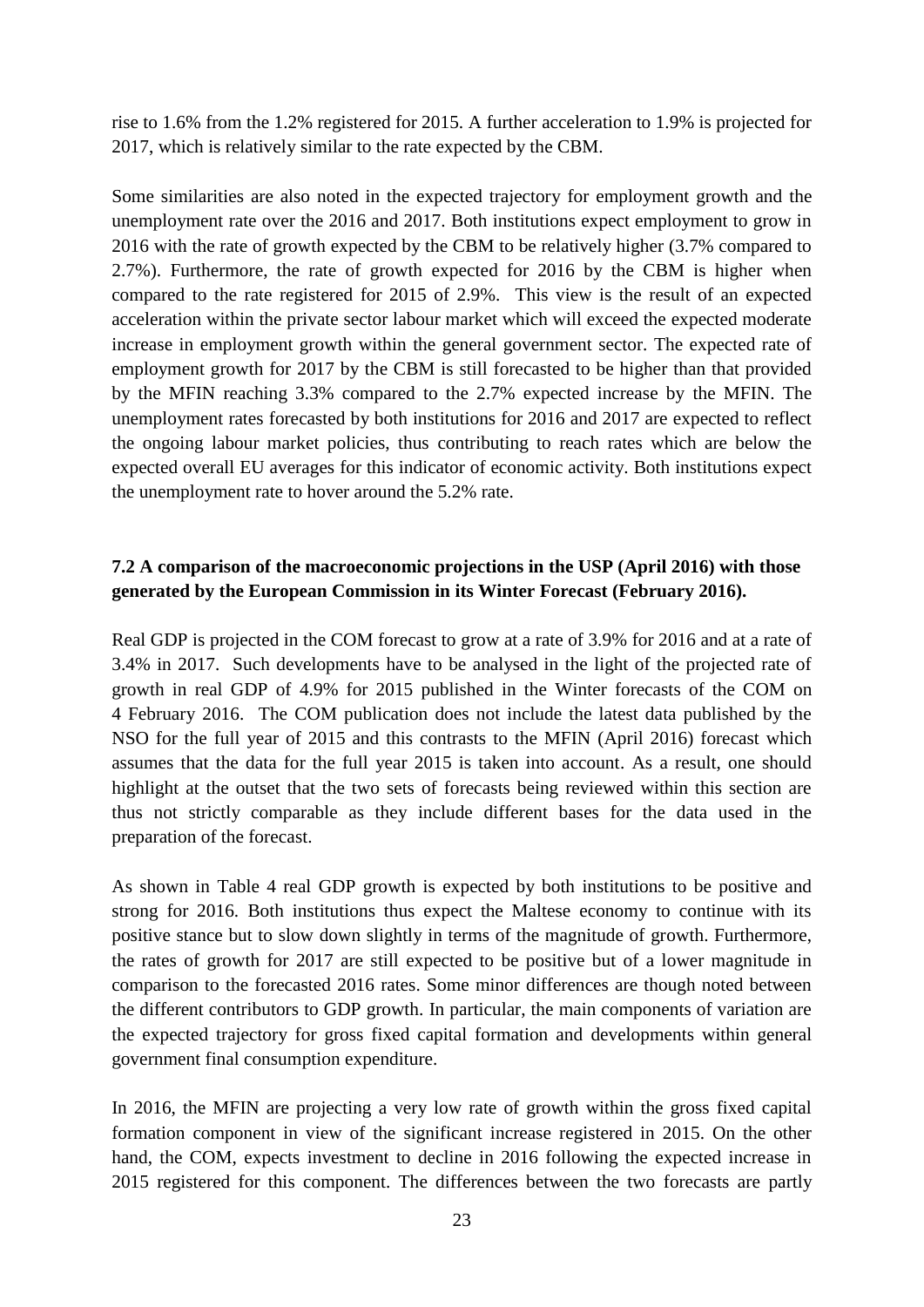explained by the fact that the MFIN forecast includes information which was not available to the COM prior to February 2016. The differences noted between the forecasts of the two institutions within the exports and imports components are marginal and in total for 2016, the contribution from the external sector of the economy is expected by both the MFIN and the COM to be positive and around the 1.6 percentage point mark.

Very similar trajectories are forecasted for price developments in 2016 and for developments within the labour market. The HICP is expected to reach 1.6% by the MFIN whilst the rate projected within the COM Winter forecast is set at 1.7%. Similar growth rates are being projected for employment growth and the unemployment rate for 2016. Both institutions expect developments within the labour market for 2016 to improve over and above the performance recorded in 2015.

Growth for 2017 is expected to remain buoyant and strong following the performance of 2016. The COM expects real GDP to grow by 3.4% in 2017 following the 3.9% rate expected for 2016, whilst the MFIN expect real GDP to grow by a further 3.1% in 2017 compared to the 4.2% growth rate for 2016. One though notes differences in the main contributors to growth as forecasted by both institutions. The COM expects a positive contribution from both the domestic side of the economy and also from the external side. This is in contrast with the MFIN forecast which projects a negative contribution from the external sector to growth in 2017. One again notes a major variation in the projected growth rate for gross fixed capital formation. The COM expects this component of GDP to grow only marginally by 1.0% in 2017 whilst the MFIN expect a significant pick up in investment expenditure in 2017 of 9.2%. This variation, apart from having an impact on the domestic contribution to GDP growth also has an impact on the expected rate of growth of imports within the Maltese economy. Variations in this component could also be attributed to the additional data available to the MFIN at the time of preparation for this forecast in comparison to the data available to the COM in its publication of their forecast in February 2016.

The trajectory for inflation, measured by the HICP, for 2017 is for both institutions expected to slightly pick up. The COM expects the inflation rate at 2.1% compared to 1.7% in 2016 whilst the MFIN expectation for 2017 is of 1.9% up from the 1.6% expected for 2016. Similar growth rates, for employment growth and the unemployment rate are being projected by both institutions for 2017. Both institutions expect the labour market to be a key driver of economic activity in the forecast years.

As previously noted in Section 5, the EPD produce their estimates for potential output and the output gap values based on a methodology commonly agreed upon with the COM, the production function approach. The main divergences between the MFIN's and the COM's estimates may in part be explained by the fact that each institution utilizes their own macroeconomic forecast as a base for the estimation of potential output and the output gap.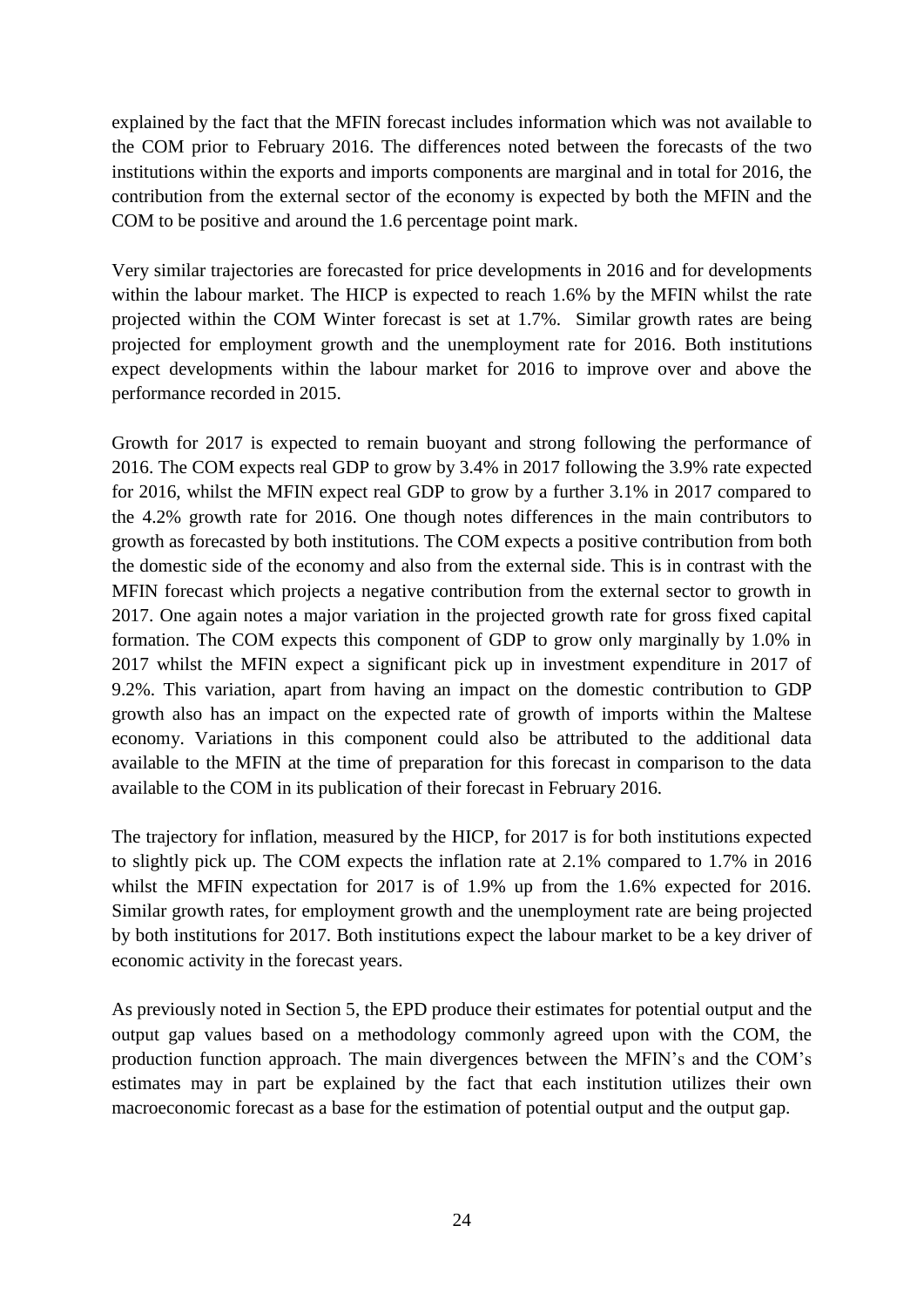## **7.3 A comparison of the macroeconomic projections in the USP (April 2016) with those generated by the MFIN in the Draft Budgetary Plan 2016.**

This section of the report provides a comparative assessment of the forecasted macroeconomic variables for 2016 presented by MFIN within this forecasting round evaluated against the forecast estimates for the same year generated within their Draft Budgetary Plan (DBP) 2016 published on 12 October 2015. It should be noted that the cut-off date set for the MFIN's October forecasting exercise was set at 4 September 2015, implying differences in the quantity and quality of information available to the MFIN between the two forecasting rounds.

From Table 4 it may be noted that MFIN have undertaken a number of significant revisions between the two forecasting rounds. The economic outlook for 2016 is now expected to be more positive than in the DBP, such that the rate of growth of real GDP for 2016 has been revised upwards from 3.6% to 4.2%. This upward revision is underpinned by a stronger final domestic demand component which more than offsets the downward revision in the contribution of net exports from 3.3 percentage points to 1.6 percentage points. This implies that whereas in October 2015 the MFIN projected a real GDP growth rate for 2016 to be driven principally by net exports, in this forecasting round it is now expected to be spurred on to a greater degree by final domestic demand. These divergences may be attributable to an upward revision in all the components of final domestic demand, hence implicitly accounting for an upward revision in imports of goods and services and a marginal downward revision in the anticipated growth of exports of goods and services.

Assessing the individual expenditure components of GDP, it may be observed that a significant turnaround has occurred with respect to the projection for gross fixed capital formation between the two forecast rounds, from a contraction of 8.0% (in real terms) in the DBP to an expansion of 1.6% in the USP, which should also be evaluated within the context of an actualized growth in 2015 (in real terms) of 21.4%. This revised forecast position is underpinned primarily by the anticipation of considerable developments in gross fixed capital formation which are to be supported by a number of large one-off private and public investment projects. A minor upward revision has also been undertaken with respect to the projected expansion of government final consumption expenditure over 2016, from 1.9% to 2.2% (in real terms). Although this revision may to an extent be of concern to the MFAC, it nonetheless still reflects a decline from the rate of growth of 4.8% recorded over 2015. This new projection reflects the latest information available related to developments in public finances. Private consumption expenditure is also expected to be more robust and expand by 0.6 percentage points more than what was projected in the DBP which may be in part attributable to a more positive outlook for both employment growth and the unemployment rate together with a slower acceleration in prices.

As previously noted, the contribution of net exports to real GDP growth over 2016 in this forecasting round is projected by the MFIN to account for a proportionately smaller portion of the overall anticipated expansion. This revision stems from the fact that MFIN are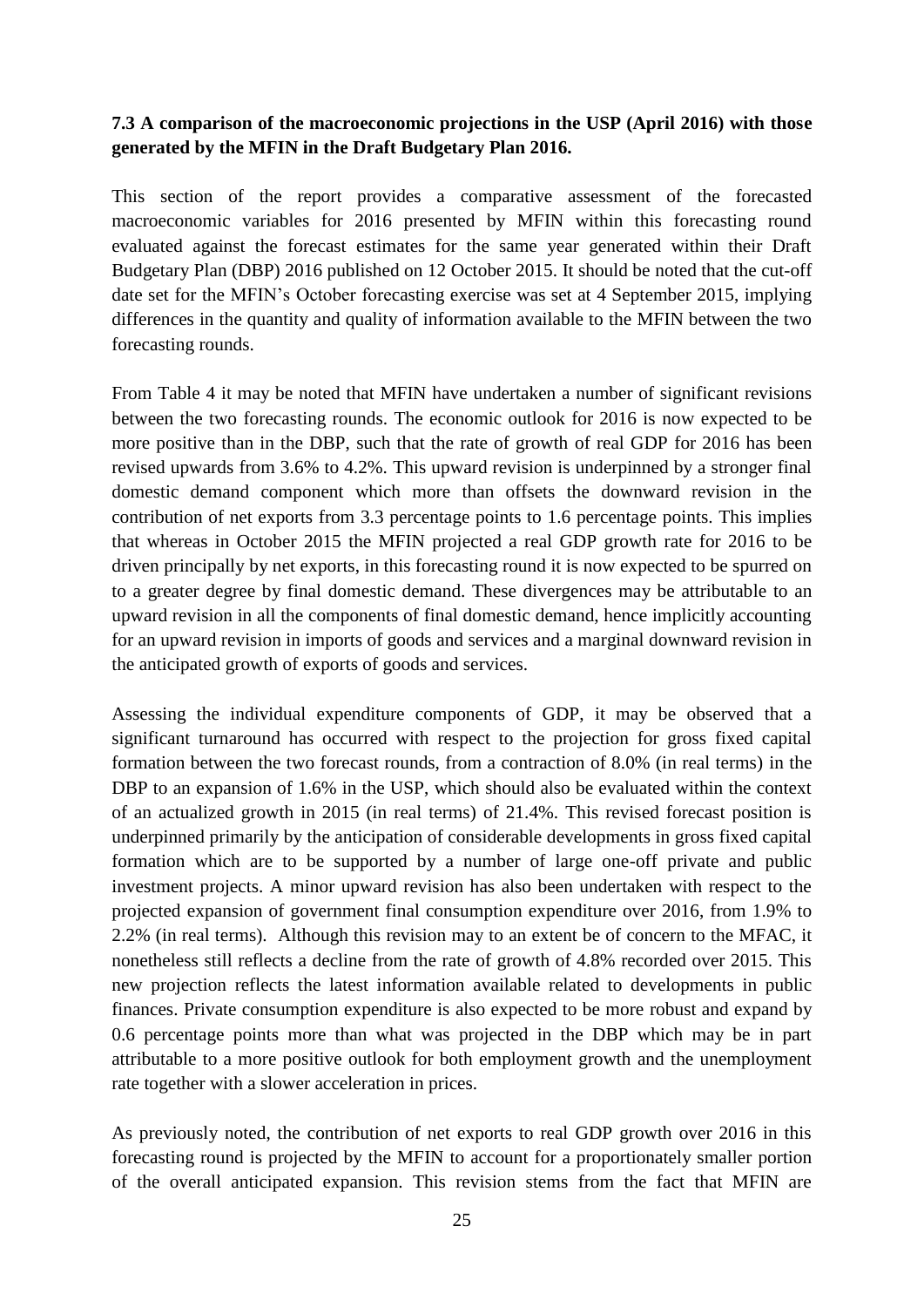anticipating a marginally lower growth in exports of goods and services and a simultaneously higher growth in imports of goods and services compared to the previous forecasting round. The marginal decline in exports is in part supported by the downward revision within the assumption undertaken for the real GDP growth rate expected for Malta's main trading partners, whilst the growth in imports of goods and services, is supported by a stronger anticipated performance within the components of final domestic demand.

The MFAC notes that although the GDP deflator has remained consistent between forecast rounds, significant revisions have been carried out within almost all the deflators forecasted by the MFIN. Of particular significance are the changes to the deflators for gross fixed capital formation, exports of goods and services and imports of goods and services. While the MFAC acknowledges the difficulty in accurately forecasting deflators, however as already noted by the MFAC in past macroeconomic assessments, it is of the opinion that more effort should be made to guarantee an improved quality and reliability of these estimates in the light of the substantial bearing they can have within the context of examining the performance of the economy in real terms.

The inflationary pressures for 2016, as captured by the HICP, are now expected to be more subdued than what was forecasted within the DBP, such that the HICP forecast has been revised downwards from 1.8% to 1.6%. A factor which supports this revision is the adjustment in the assumed path for oil prices in 2016 between forecasts, which has been also revised downwards.

The MFAC also notes that the MFIN, in this forecasting round, projects a relatively more positive overall outlook in terms of labour market developments for 2016, in particular one notes an increase in the rate of employment growth and a marginal decline in the unemployment rate. The growth in compensation per employee is however now expected to be marginally more subdued and expand by 2.8% mainly due to strong developments in the labour market.

A divergence may also be noted with respect to the projected potential output and output gap values between the two forecast rounds. In this forecast round the MFIN is projecting an overall potential output of 4.2%, up from the 3.4% forecasted in October. Similarly, an upward revision has also been undertaken with respect to the output gap, which is now projected to amount to 1.6% compared to 0.6%. These divergences may in part be explained by the fact that the estimates are based on different macroeconomic forecasts.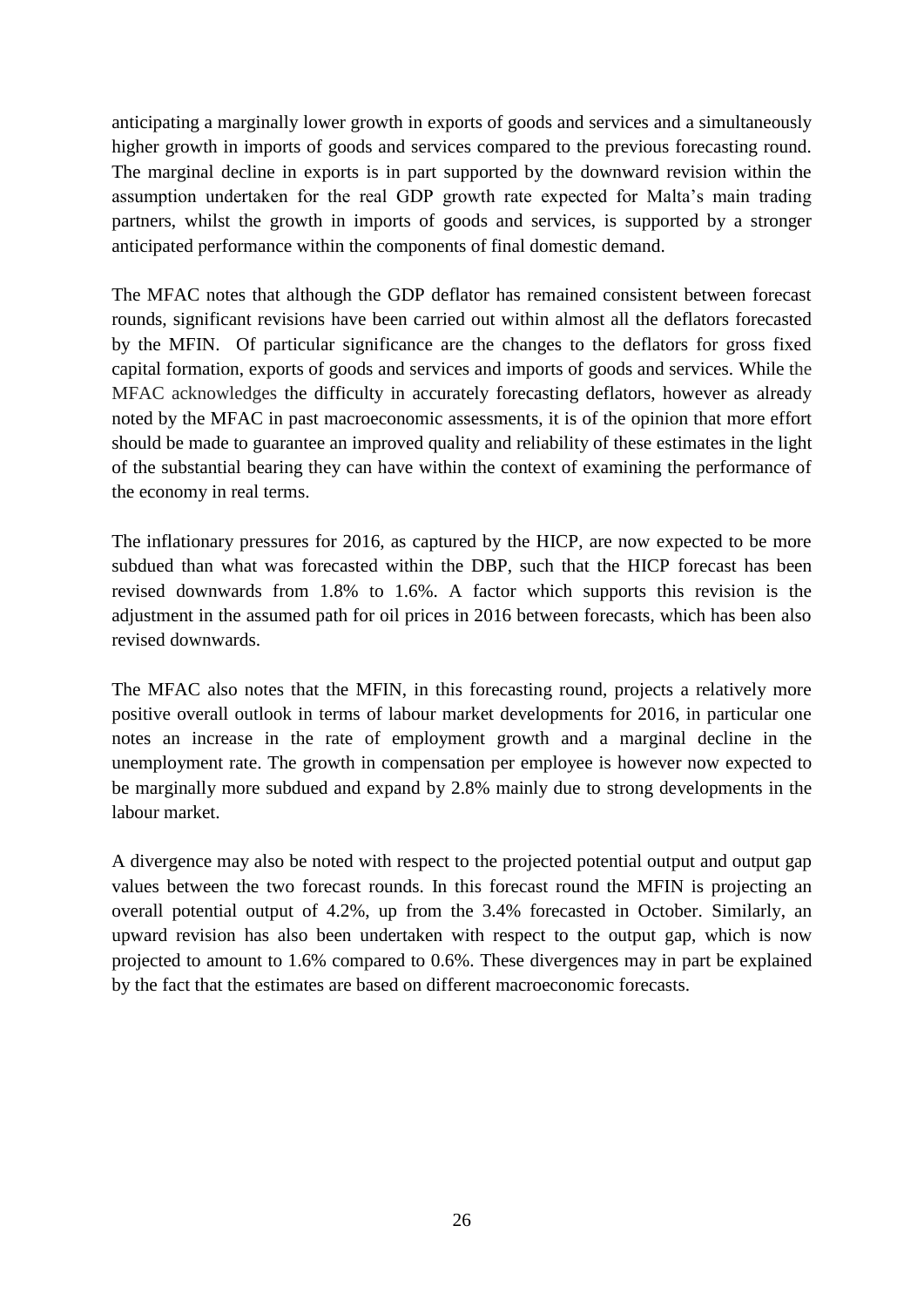#### **8. Conclusion**

The MFAC's evaluation recognizes that on the basis of the latest available information, the projected increase in the headline real GDP figure for 2016 and the other years may indeed be feasible. The MFIN projections analyzed in this report are also broadly in line with the view of other institutions, primarily the CBM and the COM, whereby following the exceptional rate of GDP growth recorded for 2015, there is an expectation for a sustained growth rate within the economy, albeit at levels which are below those recorded for 2015. This MFAC assessment acknowledges a number of risks to the current forecasts. It should be noted that the volatile nature of gross fixed capital formation, which is indeed anticipated to be the most volatile component of final domestic demand, and the underlying risks surrounding the components of the external sector, are the main elements of risk to the expected positive developments for real GDP growth over the forecast horizon. Furthermore, of substantial importance to the projected impact on GDP from the net exports component are the expected developments in both the import and export deflators.

This assessment also recognizes and supports the structured and well documented processes used by the MFIN in the preparation of the current forecasts. It is positive to note that the macroeconometric model used as a tool in the preparation of this forecast is continuously updated to ensure that the observed changes in the structure and composition of the Maltese economy are taken on board within the modelling framework. Furthermore, in view of the openness and small size of the economy the process of internalizing within the modelling framework the views of international reputable organisations helps to reduce the uncertainty which encapsulates the overall forecast exercise.

As noted in previous assessments carried out by the MFAC, while significant efforts have been made to enhance the coordination and streamlining of activities between the different entities which provide their inputs to the fulfilment of the forecasting exercise, there is a need for further initiatives towards this end. The forecasts prepared by the MFIN are used as a base input within a number of reports compiled by various government departments and other entities. It is in this regard that the MFAC recommends that the preparation of these forecasts should give enough lead time to other entities that use the forecasts as inputs for their reports and analysis.